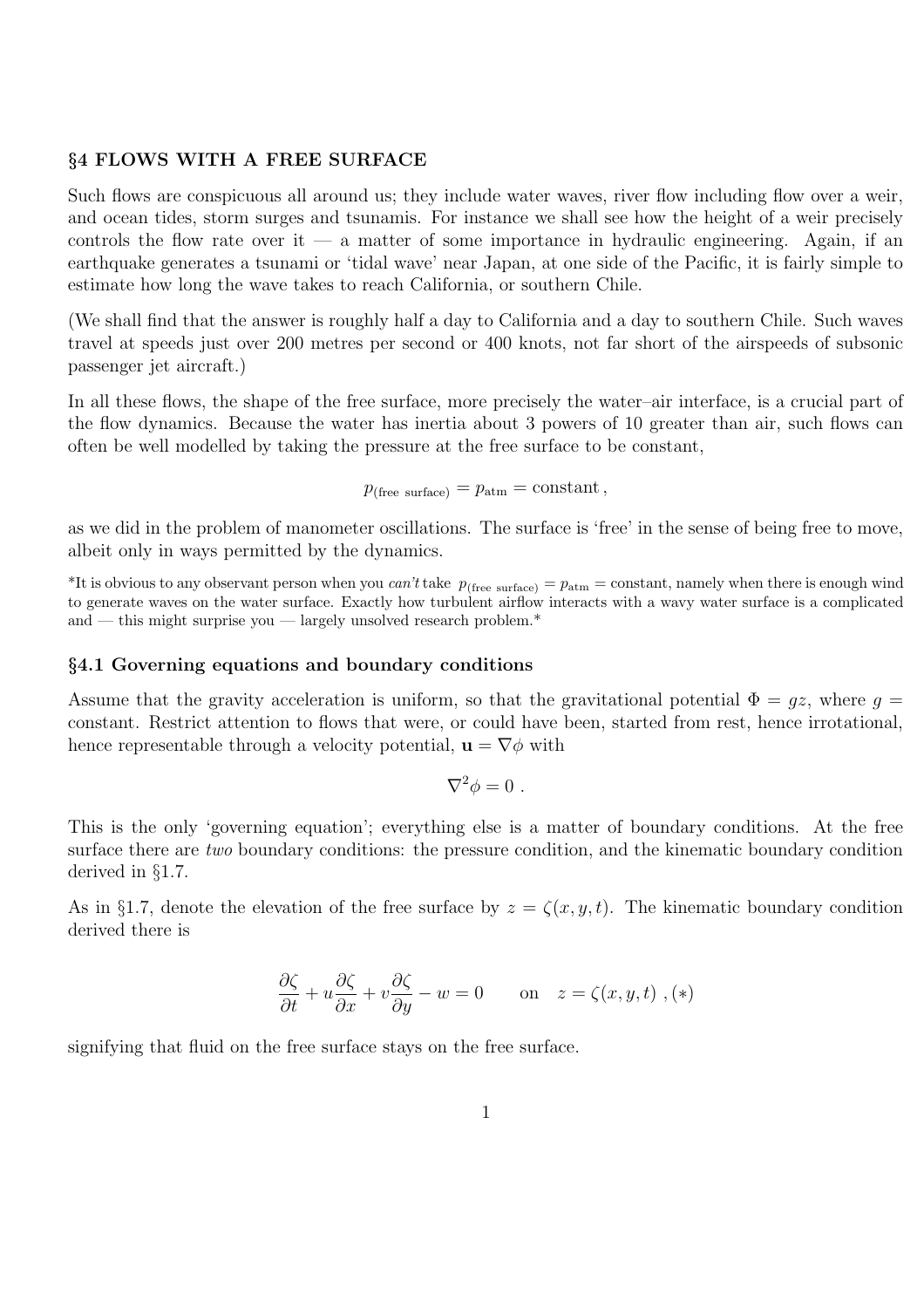The condition on the pressure field is, as usual, most conveniently expressed via the time-dependent, irrotational form of Bernoulli's theorem (§3.3), with  $\Phi = gz$  and  $\frac{1}{2}|\mathbf{u}|^2 = \frac{1}{2}$  $\frac{1}{2}|\nabla\phi|^2$ :

$$
\frac{\partial \phi}{\partial t} + \frac{1}{2} |\nabla \phi|^2 + \frac{p}{\rho} + gz = \tilde{H}(t) ,
$$

a function of time t alone. Apply this at the free surface  $z = \zeta$ , ignoring surface tension so that pressure p in the water, i.e., the p appearing in Bernoulli's equation above, is equal to  $p_{\text{atm}}$  at  $z = \zeta$ :

$$
\frac{\partial \phi}{\partial t} + \frac{1}{2} |\nabla \phi|^2 + g\zeta = f(t) \quad \text{on} \quad z = \zeta(x, y, t) ,(**)
$$

where  $f(t) = \tilde{H}(t) - \rho^{-1} p_{\text{atm}}$ , a function of t alone.

# §4.2 Small-amplitude water waves

Consider a layer of water, of depth h when undisturbed, assumed inviscid:



Full problem: 
$$
\nabla^2 \phi = 0 \quad \text{in} \quad -h \le z \le \zeta(x, t)
$$

$$
\frac{\partial \phi}{\partial z} = 0 \quad \text{on} \quad z = -h
$$

$$
\frac{\partial \zeta}{\partial t} + \frac{\partial \phi}{\partial x} \frac{\partial \zeta}{\partial x} - \frac{\partial \phi}{\partial z} = 0 \quad \text{on} \quad z = \zeta, \quad \text{from } (*) \quad \text{with} \quad u = \partial \phi / \partial x
$$

$$
\frac{\partial \phi}{\partial t} + \frac{1}{2} |\nabla \phi|^2 + g\zeta = f(t) \quad \text{on} \quad z = \zeta, \quad \text{from } (**)
$$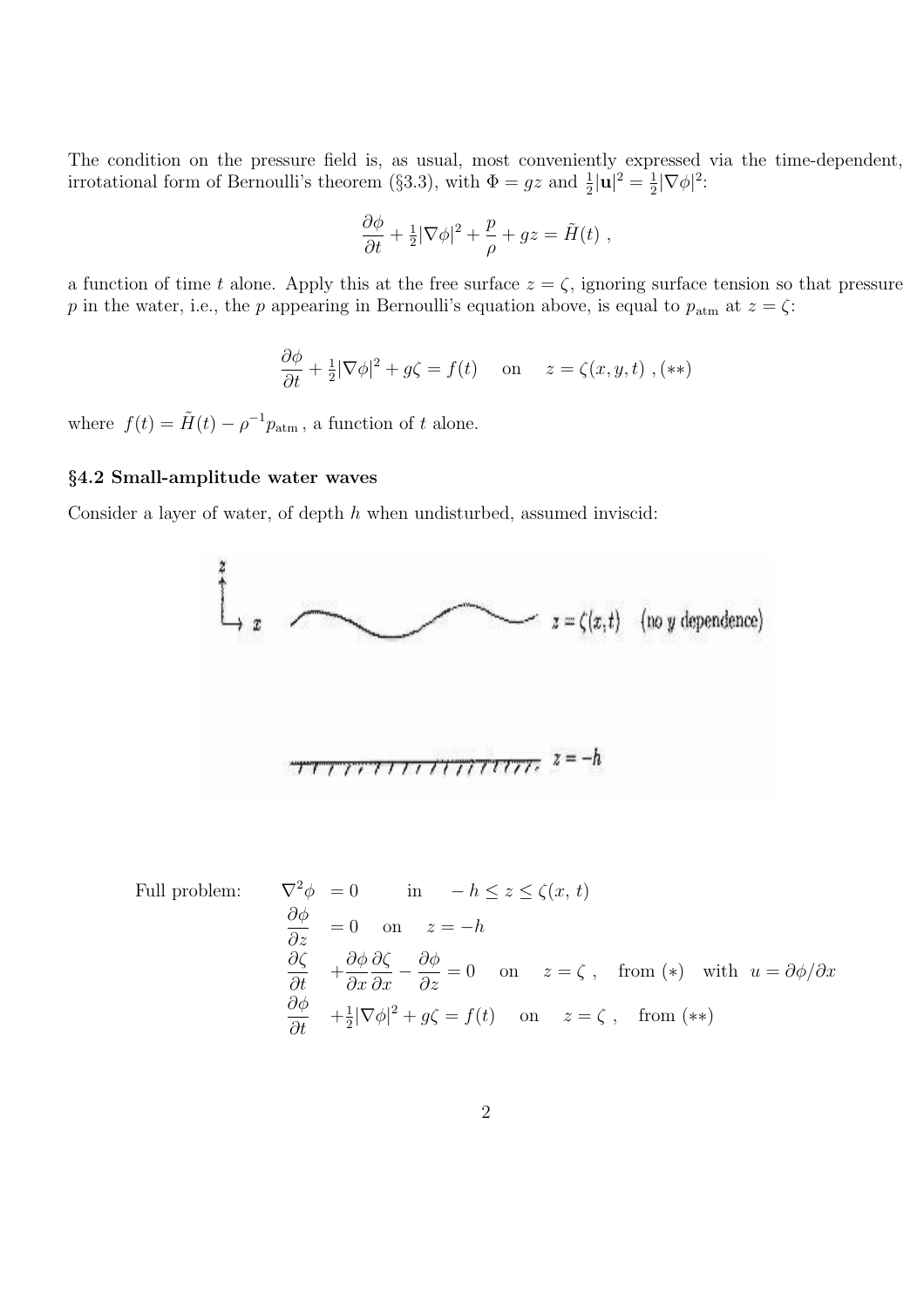Linearize:

Linearize: 1) neglect quadratic terms such as  $\partial \phi$  $\partial x$ ∂ζ  $\partial x$ and  $\frac{1}{2}|\nabla\phi|^2$ ;

2) use Taylor series to express the boundary condition at  $z + \zeta$  in terms of quantities at  $z=0$ ,

e.g.

$$
\left. \frac{\partial \phi}{\partial z} \right|_{z=\zeta} = \left. \frac{\partial \phi}{\partial z} \right|_{z=0} + \left. \zeta \frac{\partial^2 \phi}{\partial z^2} \right|_{z=0} + \dots,
$$

in which the last term can be neglected because it is again quadratic (i.e., of the second order in small disturbance quantities). Hence the linearized equations and boundary conditions are:

$$
\nabla^2 \phi = 0 \quad \text{in} \quad -h \le z \le 0
$$
  
\n
$$
\frac{\partial \phi}{\partial z} = 0 \quad \text{on} \quad z = h
$$
  
\n
$$
\frac{\partial \zeta}{\partial t} - \frac{\partial \phi}{\partial z} = 0 \quad \text{on} \quad z = 0
$$
  
\n
$$
\frac{\partial \phi}{\partial t} + g\zeta = f(t) \quad \text{on} \quad z = 0
$$

Now seek solutions of the form  $\phi = Re \left( \hat{\phi}(z) e^{ikx-i\sigma t} \right)$  and  $\zeta = Re \left( \hat{\zeta} e^{ikx-i\sigma t} \right)$  where k and  $\sigma$  are constants, and  $\hat{\zeta}$  also. We shall always take k to be real and nonzero, so that the solution describes a wavy free surface extending from  $x = -\infty$  to  $x = \infty$ . Notice that, with such a solution,  $f(t) = 0$  in the last-displayed boundary condition; for otherwise  $f(t)$  would have to depend on x, which is a contradiction.

Notice furthermore that, with the form of solution just assumed, we can now replace  $\partial/\partial x$  by ik,  $\partial^2/\partial x^2$ by  $-k^2$ , and  $\nabla^2$  by  $-k^2 + \frac{\partial^2}{\partial z^2}$ .

\*Alternatively, if you prefer: Fourier-transform the linearized problem with respect to x to get ordinary differential equations (ODEs) in t with constant coefficients, implying a time dependence of the form  $e^{-i\sigma t}$ . (Note,  $\sigma$  could be a negative or positive constant — or even complex in a case to be noted later: gravity g can be negative!)\*

The problem now becomes

$$
\frac{d^2\hat{\phi}}{dz^2} - k^2\hat{\phi} = 0 \quad \text{in} \quad -h \le z \le 0
$$

with

$$
\frac{d\hat{\phi}}{dz} = 0 \quad \text{on} \quad z = -h ,
$$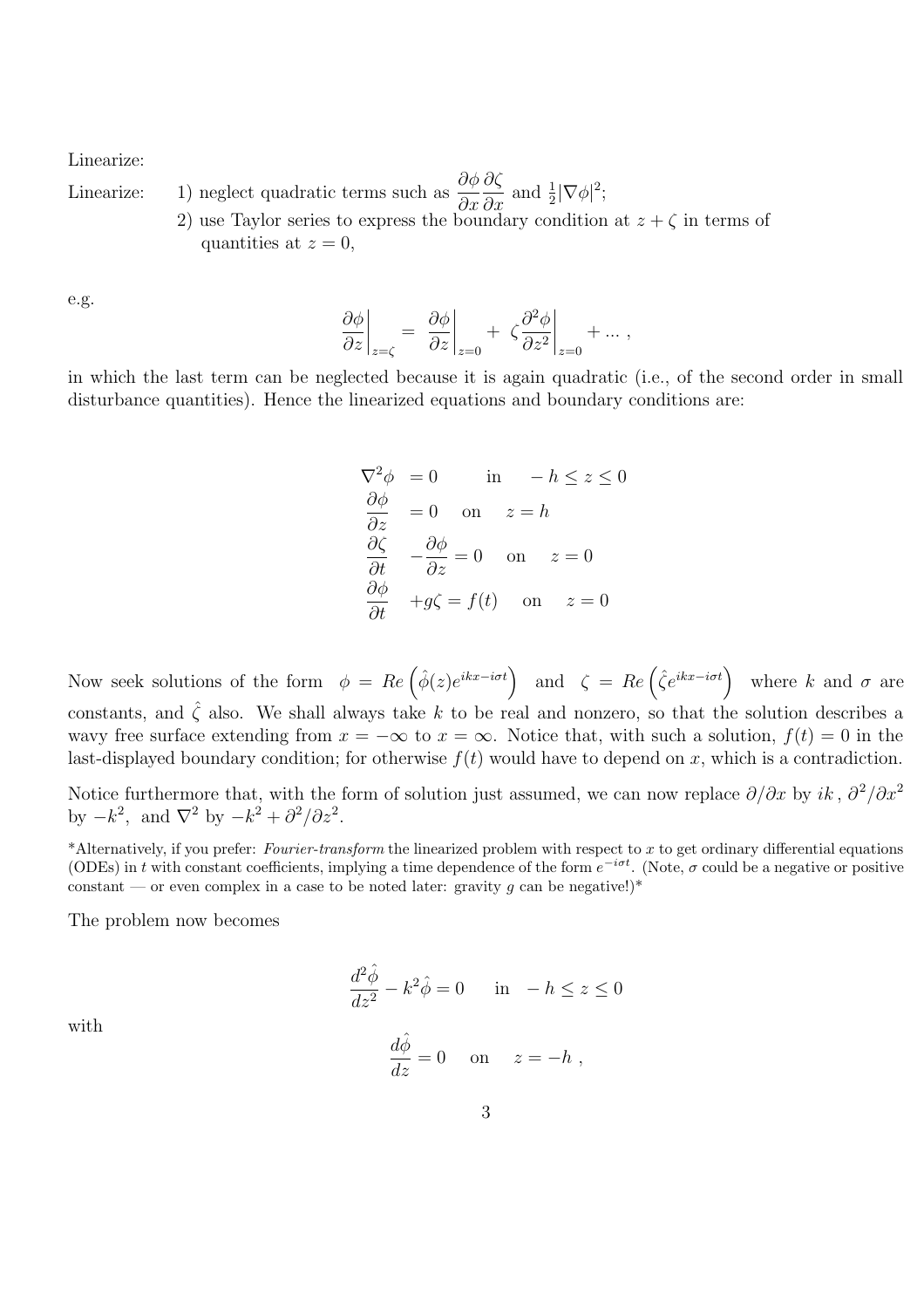$$
i\sigma \hat{\zeta} + \frac{d\hat{\phi}}{dz} = 0 \quad \text{on} \quad z = 0 ,
$$
  

$$
-i\sigma \hat{\phi} + g \hat{\zeta} = 0 \quad \text{on} \quad z = 0 .
$$

The first of the above is an ordinary differential equation with constant coefficients 1 and  $-k^2$ . Its general solution can be written as a linear combination of real exponential functions, or equivalently as  $A \cosh{k(z-z_0)}$ , where A and  $z_0$  are arbitrary constants. We can satisfy the bottom boundary condition  $d\hat{\phi}/dz = 0$  at  $z = -h$  if we choose  $z_0 = -h$ , i.e.,

$$
\hat{\phi} = A \cosh k(z + h) .
$$

Then from the first (the kinematic) boundary condition on  $z = 0$  we see that

$$
i\sigma\hat{\zeta} + kA\sinh kh = 0
$$

and from the second (pressure)  $(*)$ 

 $g\hat{\zeta}-i\sigma A\cosh kh=0$ .

Regarding these as a system of two linear algebraic equations for the two unknown constants  $\hat{\zeta}$  and A, we see that this system has nontrivial solutions if and only if its determinant vanishes, i.e. if and only if

$$
\begin{vmatrix} i\sigma & k \sinh kh \\ g & -i\sigma \cosh kh \end{vmatrix} = 0 ,
$$

i.e. if and only if

This transcendental equation, relating the two constants  $\sigma$  and k, is usually called the *dispersion relation*.

 $\sigma^2 = gk \tanh kh$ .

Because the shape of the free surface is described by  $Re(\hat{\zeta}e^{ikx-i\sigma t})$ , successive wavecrests are spaced apart at a distance  $2\pi/k$ : this distance  $2\pi/k$  is called the wavelength. The dispersion relation says that the crests all travel with speed  $c = \sigma/k$ ; and we have

$$
c^2 = g k^{-1} \tanh kh .
$$

This last is also, sometimes, called 'the dispersion relation'. Notice that both  $\sigma$  and c vary as k varies – unlike sound waves, whose phase speed is independent of wavelength.

\*Waves for which c varies as k varies are called 'dispersive'. The idea is that different Fourier components, i.e. of solutions with different values of  $k$ , will travel with different speeds and therefore disperse to different regions in space if we wait long enough. You can see this happen with the waves generated by dropping a stone into a pond. Of course this idea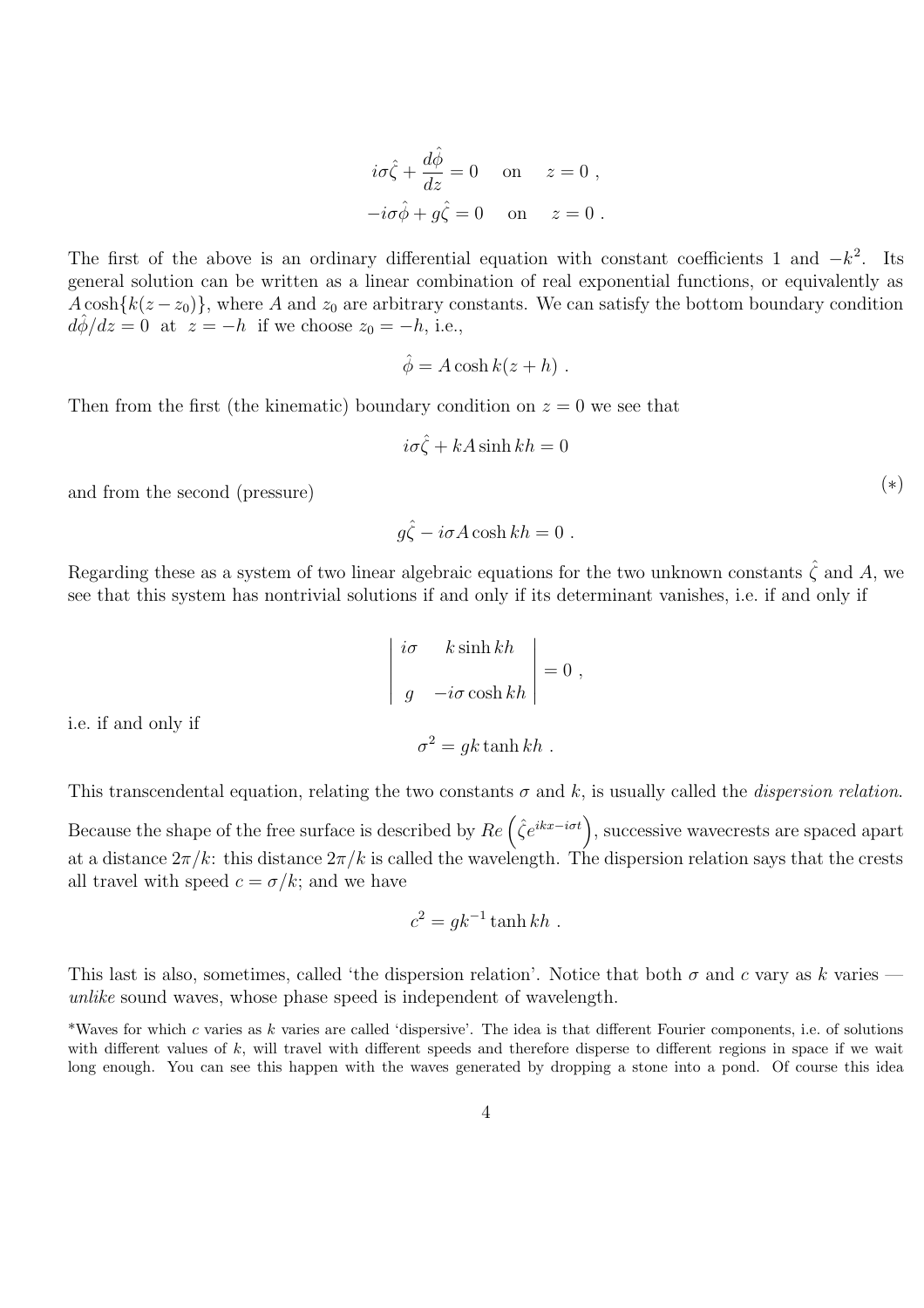does not really make sense without further explanation, because a Fourier component — a single solution of the kind we are considering — already occupies the whole of an infinite space. To analyse such 'dispersion', we would need to consider Fourier superpositions, i.e. sums or integrals over k; this leads to the idea of 'group velocity', the speed  $c_g$  at which a finite group of wavecrests will travel. The value of  $c_g$ , which can be shown to be equal to  $\partial \sigma / \partial k$ , is usually unequal to c. To distinguish it from  $c_{\rm g}$ , we usually call c the 'phase velocity'.\*

#### Special cases

1) 'Deep water' case:  $|kh| \gg 1$  (i.e., wavelength/ $2\pi \ll h$ ) implies, with exponentially small error, that  $|\tanh kh| = 1$  hence  $\sigma^2 = g|k|$ .

Note for instance that tanh  $\pi = 0.9963$ ; so, even if h is only half a wavelength, i.e.  $h = \pi/|k|$ , this 'deepwater approximation'  $\sigma^2 = g|k|$  is correct to better than half a percent. The formulae  $\sigma = \pm (g|k|)^{1/2}$  and  $c = \sigma/k = \pm (g/|k|)^{1/2}$  are therefore correct to better than a quarter percent.

The following graphs show  $|\sigma|$  and  $|c|$  and the deep-water approximations to them (dashed):



Numerical magnitudes: an interesting example is ocean swell (small-amplitude, low-frequency waves generated by distant storms, the waves responsible causing big 'breakers' on surf beaches like Malibu). The deep-water and small-amplitude approximations are excellent approximations throughout most of the waves' journey across the open ocean, though not near the beach. The ocean is about 5 km deep away from continental margins; and typical periods  $\sim 15 \text{ s}$ ,  $\Rightarrow |\sigma| \sim 2\pi/15 \text{ s} \simeq 0.4 \text{ s}^{-1}$ ,  $\Rightarrow |k|^{-1} = g/\sigma^2 \simeq 63 \text{ m}$ ,  $\ll 5 \text{ km}$ . The wavelength  $2\pi/|k|$  is nearly 400 m, and  $|c| \simeq 25 \text{ m s}^{-1}$ .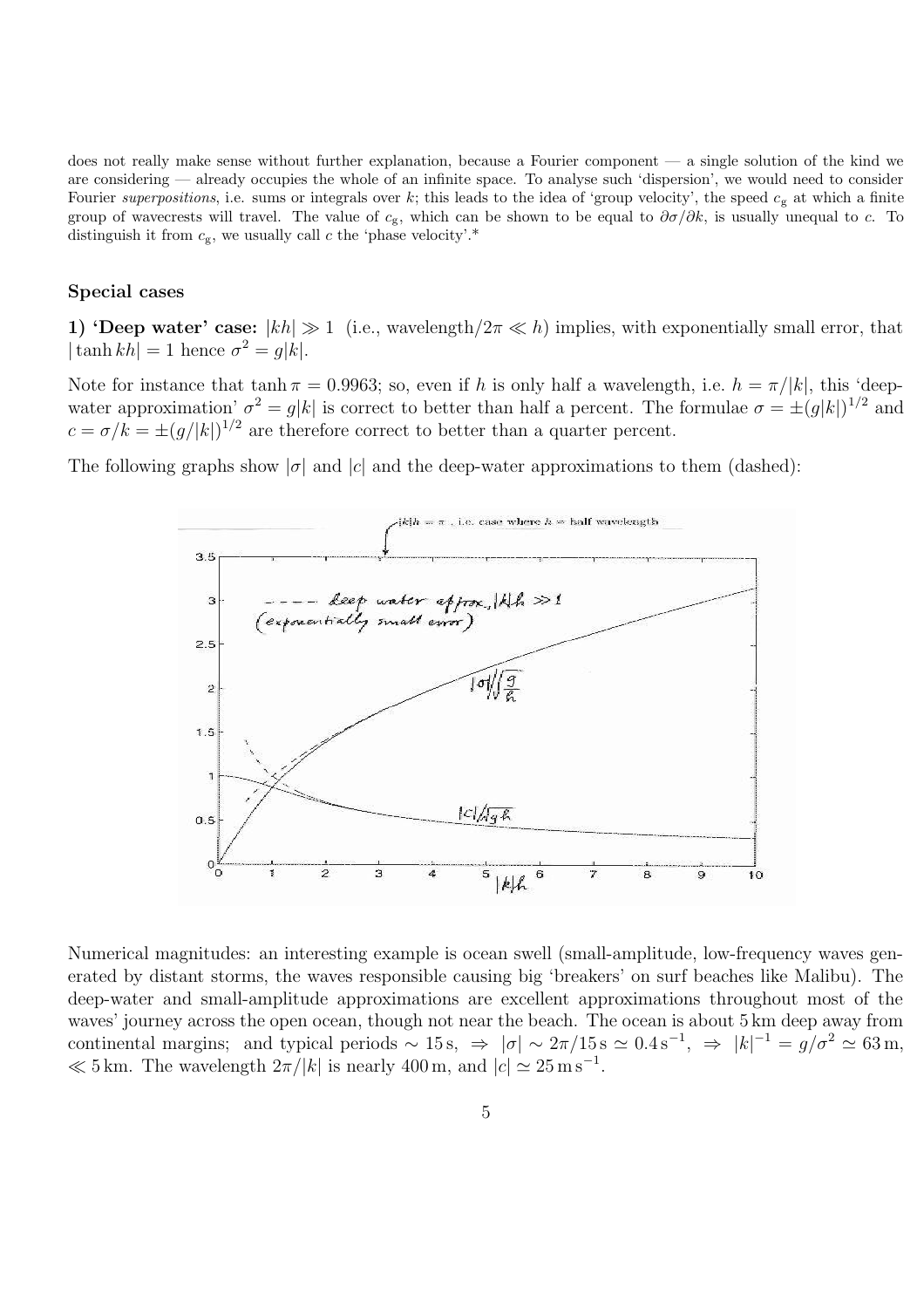$(g = 10 \,\mathrm{m\,s^{-2}}\text{ to }2\%).$ 

\*In a famous paper,<sup>1</sup>Snodgrass, F. E., Groves, G. W., Hasselmann, K. F., Miller, G. R., Munk, W. H., Powers, W. H., 1966: Propagation of ocean swell across the Pacific. Phil. Trans. Roy. Soc. Lond., A 259, 431–497. one of the classics of geophysics, Professor Walter Munk and co-workers showed that ocean swell generated by storms in the 'roaring fifties' of the Southern Ocean, between Tasmania and Antarctica, can propagate all the way across the Pacific to Alaska in close accordance with the above theory. This was done by setting up measuring stations in New Zealand, in Alaska, and on some intervening Pacific islands. It is far from obvious that the modelling assumptions of the theory — especially irrotationality and linearization — should not give significant cumulative errors when waves propagate over such large distances.\*

2) 'Shallow water' or 'long wave' case:  $|kh| \ll 1$  (i.e., wavelength $/2\pi \gg h$ )  $\Rightarrow$  tanh  $kh \simeq kh$  $\Rightarrow \sigma^2 = g k^2 h$  and  $c^2 = gh$ ; so  $c = \pm (gh)^{1/2}$ .

Notice also that, as shown by the graphs above, |c| increases monotonically as  $kh \to 0$ . So its asymptotic value  $|c| = (gh)^{1/2}$  is maximal: the longest waves are fastest.

E.g. flood waves in river: say  $h = 2m \implies |c| = (gh)^{1/2} \approx 4.5 \,\mathrm{m\,s^{-1}}$  or 16 km per hour.

\*The magnitude  $|\partial\sigma/\partial k|$  of the group velocity also tends to the same (maximal) value  $(gh)^{1/2}$ ; long waves are nondispersive, like sound waves. So if an earthquake generates waves on one side of the Pacific, then it is the longest waves that are the first to arrive on the other side. These are the much-feared tsunamis or 'tidal waves'.\*

Tides, tsunamis and storm surges in shallow seas: say  $h = 50 \,\mathrm{m} \Rightarrow |c| = (gh)^{1/2} \approx 22 \,\mathrm{m s^{-1}}$  or 80 km per hour; e.g. for propagation of storm surges around North Sea coast, as in the 1953 event, the corresponding time delay is 12 hours from Aberdeen to the Dutch coast. \*The waves have a tendency to be guided along coasts with the coast on their right; this guiding effect is *not* described by our simple theory, but depends on the Earth's rotation, as was shown by Lord Kelvin.\*

Trans-Pacific propagation of tsunamis: The longest wavelengths travel the fastest; and the longest wavelengths, for this purpose, are certainly far greater than  $2\pi$  times the typical ocean depth, 5 km. So this (maximal) wave speed is  $|c| = (gh)^{1/2} \sim (10 \,\mathrm{m\,s^{-2}} \times 5000 \,\mathrm{m})^{1/2} = 224 \,\mathrm{m\,s^{-1}}$ . I.e., as stated earlier, these waves travel almost as fast as a subsonic passenger jet aircraft.

# Velocity field

¿From the first of (\*) on p. 57, we have  $A = -i\sigma \hat{\zeta}/(k \sinh kh)$ , hence

$$
\phi(x, z, t) = Re \left\{ -\frac{i\sigma\hat{\zeta}}{k\sinh kh} e^{i(kx - \sigma t)} \cosh k(z + h) \right\}
$$

1 †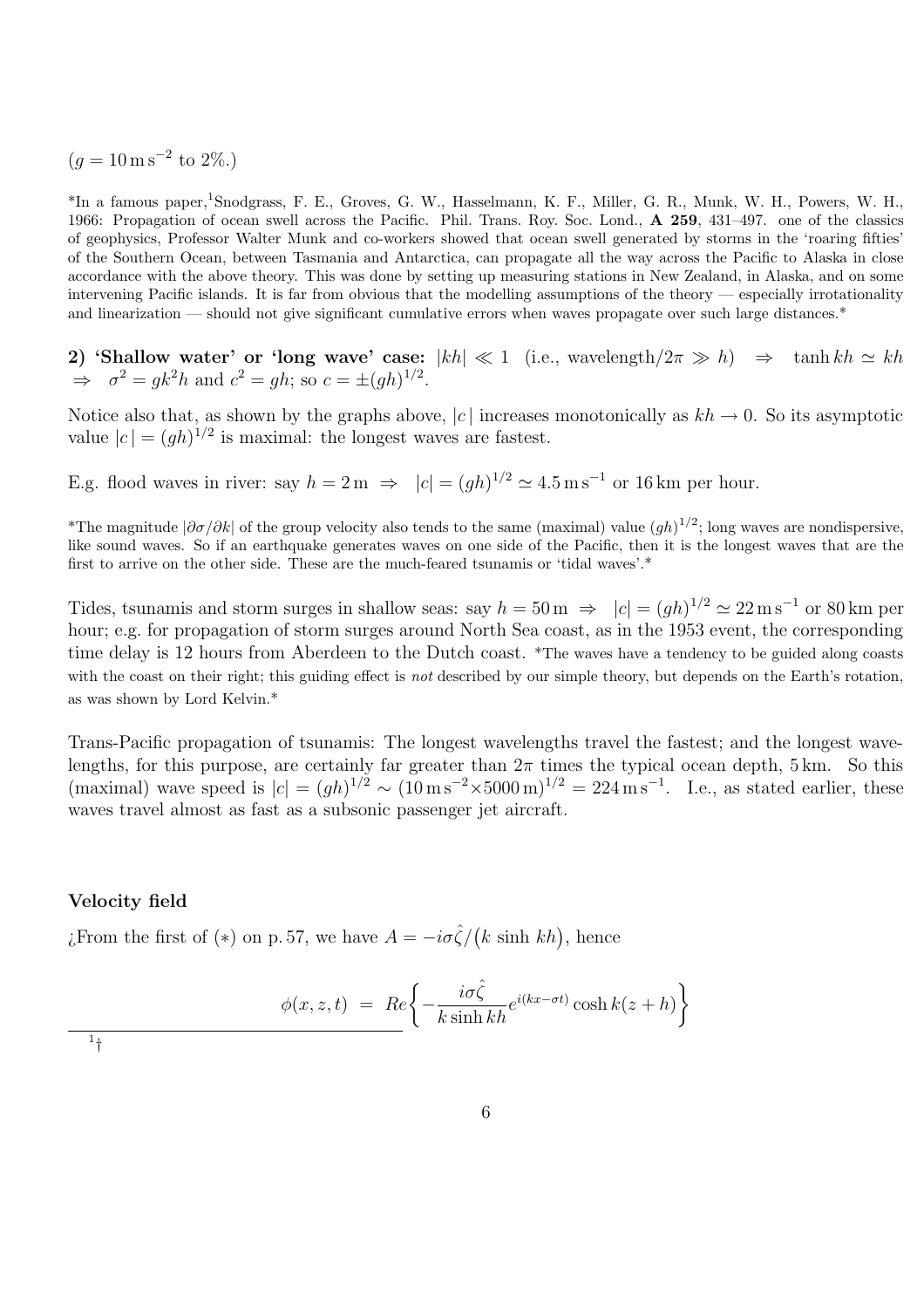for the velocity potential, hence

$$
\mathbf{u} = \nabla \phi = Re \left\{ \frac{\sigma \hat{\zeta}}{\sinh kh} e^{i(kx - \sigma t)} \bigg( \cosh k(z + h), -i \sinh k(z + h) \bigg) \right\}
$$

for the velocity field. The following plots show  $\zeta$  and  $\phi$  in arbitrary units for the two cases  $|k|h = 5$  and  $|k|h = 0.5; \phi$  is contoured at equal contour intervals. They are snapshots at those instants t for which  $\sigma t = 0, 2\pi, 4\pi, \dots$ . The number  $\zeta$  (generally a complex number) is taken to be real and positive here, giving a cosine function for the surface undulation  $\zeta(x, t)$  at  $\sigma t = 0, 2\pi, 4\pi, \dots$ . If the wave is propagating from left to right  $(c > 0, \text{sgn } \sigma = \text{sgn } k)$  then  $\phi$  has positive values on the left and negative on the right, giving upward velocities  $\partial \phi / \partial z$  on the left and downward on the right. Such velocities, a quarter wavelength out of phase with the surface displacement, are exactly those required to make the surface undulation  $\zeta(x, t)$ propagate toward the right:



The second case  $|k|h = 0.5$  has a velocity field  $\mathbf{u} = \nabla \phi$  whose directions are close to the horizontal (contours of  $\phi$  nearly vertical) in a substantial part of the domain. In this respect the second case is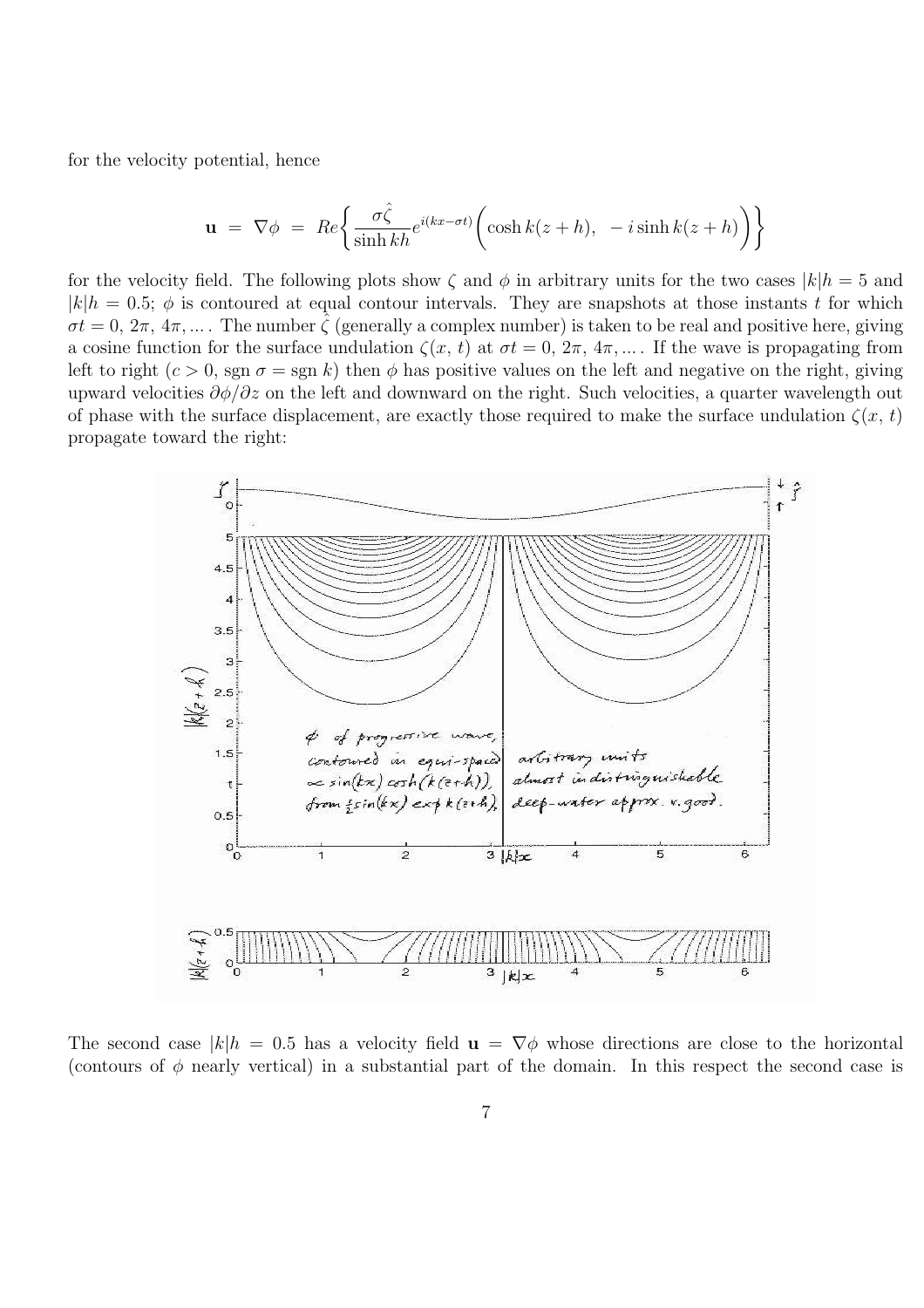beginning to resemble the shallow-water limit,  $|k|h \ll 1$ , in which **u** is close to the horizontal almost everywhere, because  $\cosh k(z+h) \gg |\sinh k(z+h)|$ .

#### Particle paths

We solve for the paths of particles in the fluid below the free surface, using the above expression for  $\mathbf{u}(x,t)$ , which is

$$
\mathbf{u} = \nabla \phi = Re \left\{ \frac{\sigma \hat{\zeta}}{\sinh kh} e^{i(kx - \sigma t)} \bigg( \cosh k(z + h), -i \sinh k(z + h) \bigg) \right\}.
$$

Let the position of the particle whose undisturbed position is  $\mathbf{X}_0$  be  $\mathbf{X}(t)$ , say, with  $d\mathbf{X}/dt = \mathbf{u}(\mathbf{X}(t), t)$ ; the components of  $\mathbf{X}_0$  are  $(X_0, Z_0)$ , those of  $\mathbf{X}(t)$  are  $(X(t), Z(t))$ , and those of **u** are  $(u, w)$ . Continue to assume small-amplitude, time-harmonic motion. Assume that the displacement  $X - X_0$  is small, such that the position at which the velocity is evaluated may be linearized about the fixed point  $X_0$ . More precisely, we assume that products of small quantities can be neglected in the Taylor expansion  $\mathbf{u}(\mathbf{X}(t), t) = \mathbf{u}(\mathbf{X}_0, t) + (\mathbf{X} - \mathbf{X}_0).\nabla \mathbf{u}\big|_{\mathbf{x} = \mathbf{X}_0} + O(|\mathbf{X} - \mathbf{X}_0|^2) \simeq \mathbf{u}(\mathbf{X}_0, t)$ . Thus we need only solve

$$
\frac{dX}{dt} = u(X_0, Z_0, t) , \qquad \frac{dZ}{dt} = w(X_0, Z_0, t) .
$$

The right-hand sides  $\propto \exp(-i\sigma t)$ , so solutions = right-hand sides divided by  $-i\sigma$ , plus constants of integration. We can take the constants to be zero w.l.o.g.; this amounts to defining the undisturbed position  $X_0$  as the time-averaged position.

\*The undisturbed position can also be defined by considering the wave motion to have been generated from rest, for instance by applying a fluctuating pressure disturbance at the free surface. The undisturbed position can then be defined as the starting position according to linearized theory. Such problems can be solved e.g. using Laplace transforms, and the results show that (according to linearized theory) the starting position is the same as the time-averaged position.\*

Using the above expression for  $\mathbf{u} = (u, w)$ , dividing the quantity in braces by  $-i\sigma$ , we now have

$$
(X, Z) = (X_0, Z_0) + Re \left\{ \frac{i\hat{\zeta}}{\sinh kh} e^{i(kX_0 - \sigma t)} \bigg( \cosh k(Z_0 + h), -i \sinh k(Z_0 + h) \bigg) \right\} .
$$

This says that the particle paths are ellipses with their major axes horizontal, their minor axes vertical, and their aspect ratios  $|\tanh k(Z_0 + h)|$ .

The vertical displacements are in phase with wave crests; and, putting  $Z_0 = 0$  in the second or vertical component of the above expression, we have simply  $Z - Z_0 = Z = Re\{\hat{\zeta}e^{i(kX_0 - \sigma t)}\}\.$  This nicely checks the self-consistency of the whole theory, from §1.7 onward (derivation of the kinematic boundary condition for an impermeable moving boundary).

Particles move clockwise around the ellipses if  $c > 0$  (rightward propagating waves), and anticlockwise if  $c < 0$  (leftward propagating waves).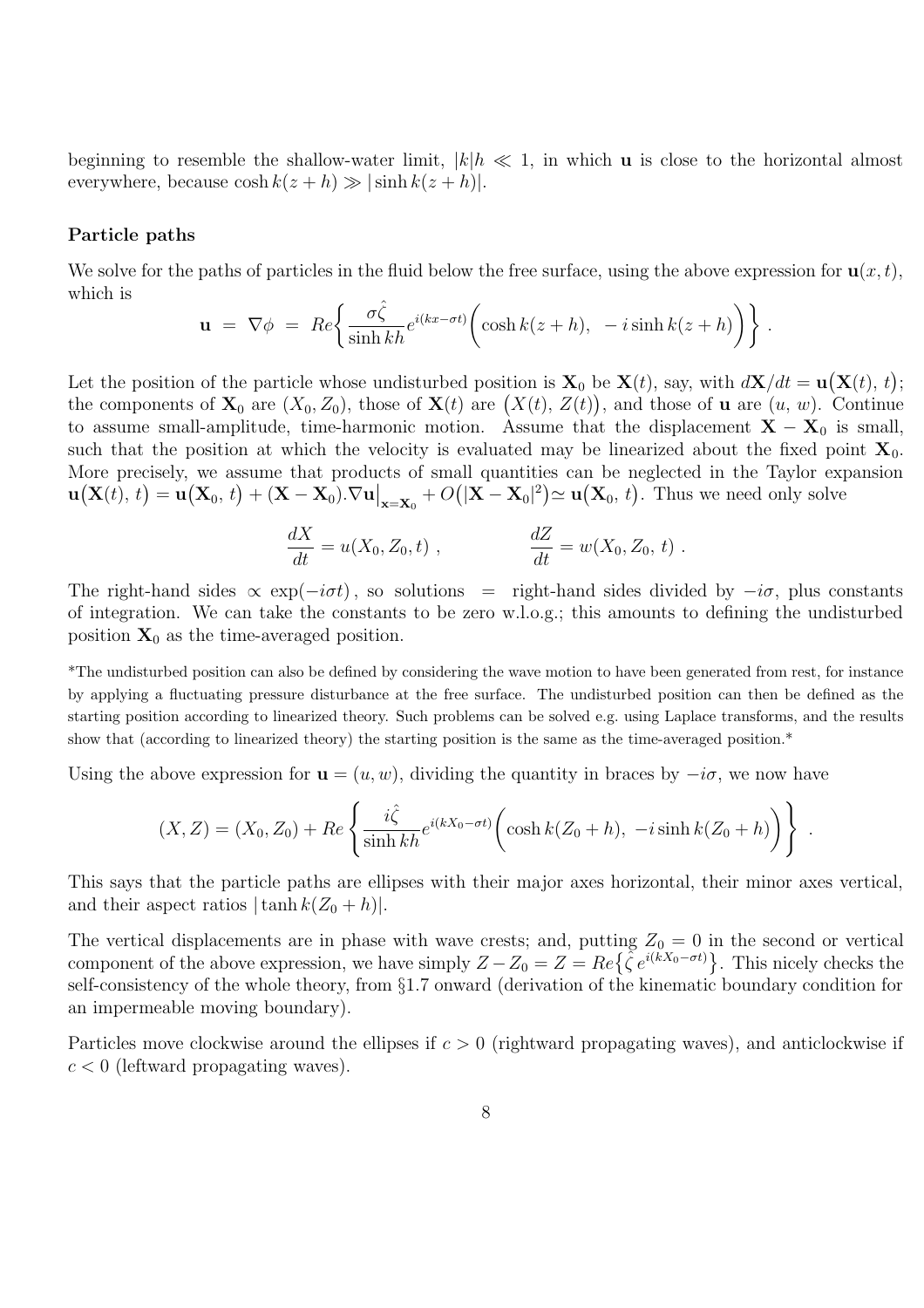Here is a picture from Lighthill's book 'Waves in Fluids', showing instantaneous particle positions and particle paths in a rightward-propagating wave in deep water; the ellipses become circles:

Here is a laboratory time-exposure photograph, from Van Dyke's book, showing the particle paths in real waves in a case where the wavelength is about 4.7 times the depth h. So tanh  $|k|h = \tanh(2\pi/4.7) \approx 0.87$ , and the aspect ratios  $|\tanh k(Z_0 + h)|$  of the ellipses vary from 0 at the bottom,  $Z_0 = -h$ , to about 0.87 at the top,  $Z_0 = 0$ :



\*If you iteratively correct the whole solution to the next order in small quantities, i.e. to the order of squares and quadratic products, then you find that (according to potential-flow theory, for motion generated from rest) the ellipses don't quite close up. This can be seen in the laboratory photograph if you look carefully. The time exposure is for slightly more than one wave period  $2\pi/\sigma$ . Particles have a small but systematic drift in the direction of propagation. It is called the 'Stokes drift', having been pointed out in a paper published in 1847 by Sir George Gabriel Stokes, two years before becoming Lucasian Professor at Cambridge.\*

## Free-surface modes in a container

We now solve the surface wave problem in a different geometry, relevant to understanding the behaviour of harbours and lakes and to industrial problems involving fluid containment and associated hazards. It may be important to know the frequencies of oscillation of the modes of free surface oscillation within such a container. The problem is even more closely analogous to the manometer-oscillation problem, and can be viewed as another illustration of the general theory of small oscillations, in which the motion can be represented as a sum of normal modes, in any one of which all the particles of the system oscillate synchronously, with e.g. all particles coming to rest at the same instant in each half cycle.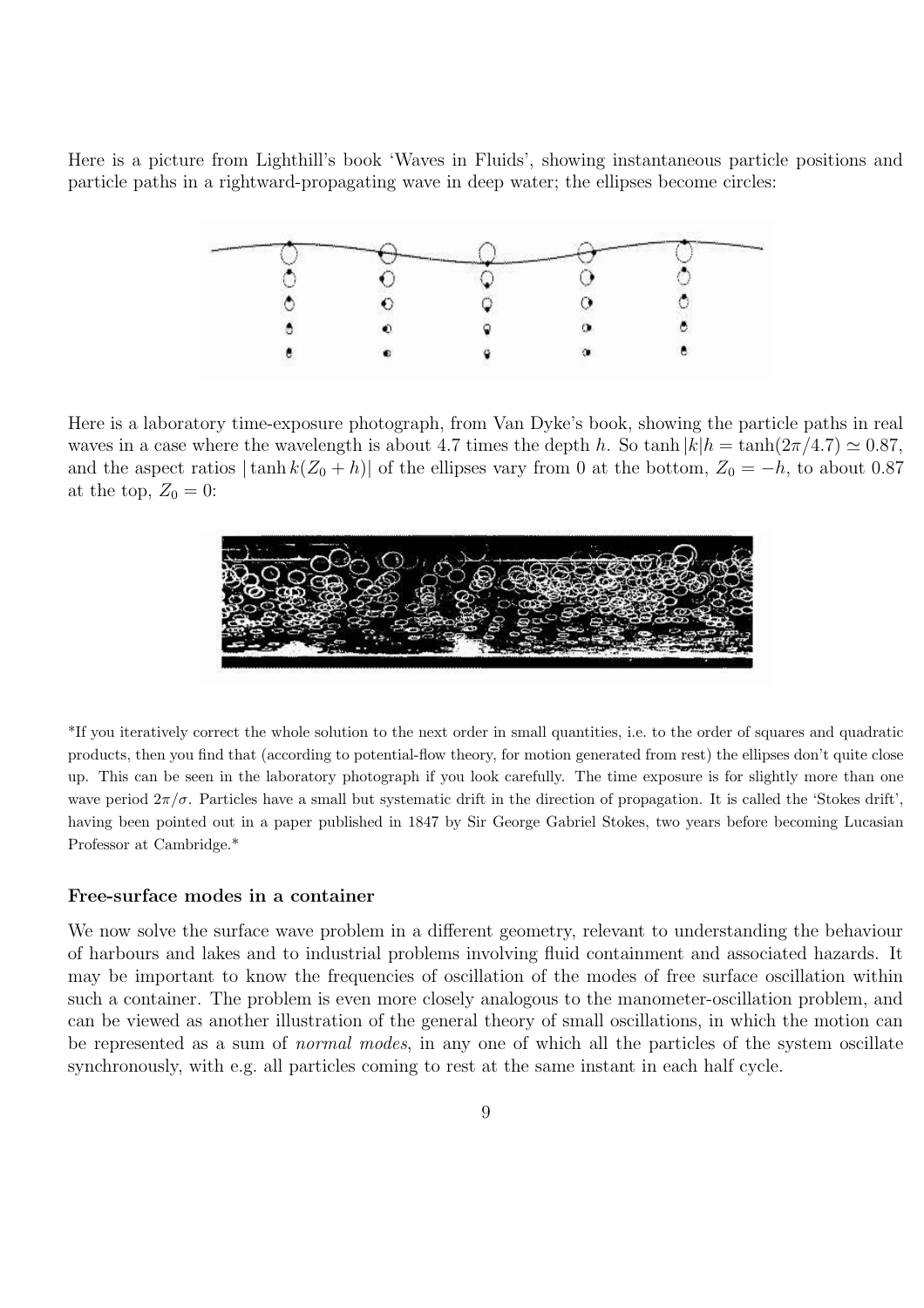Take the case of a rectangular container partly filled with fluid to depth h:

 $0 < x < a$ ,  $0 < y < b$ ,  $-h < z < \zeta(x, y, t)$  (height of free surface)

The undisturbed configuration is  $\zeta(x, y, t) = 0$  with the fluid at rest everywhere. The linearized equations and boundary conditions will be valid if  $\zeta$  is sufficiently small; they are

$$
\nabla^2 \phi = 0 \quad (0 < x < a, \quad 0 < y < b, \quad -h < z < 0);
$$
\n
$$
\frac{\partial \phi}{\partial z} = 0 \quad \text{on} \quad z = -h \; ; \quad \frac{\partial \phi}{\partial x} = 0 \quad \text{on} \quad x = 0, \, a \; ; \quad \frac{\partial \phi}{\partial y} = 0 \quad \text{on} \quad y = 0, \, b \; ;
$$
\n
$$
\frac{\partial \zeta}{\partial t} - \frac{\partial \phi}{\partial z} = 0 \quad \text{on} \quad z = 0 \; ;
$$
\n
$$
\frac{\partial \phi}{\partial t} + g\zeta = f(t) \quad \text{on} \quad z = 0 \; .
$$

We seek solutions of normal-mode form

$$
\phi = Re(\hat{\phi}(x, y, z)e^{-i\sigma t}), \qquad \zeta = Re(\hat{\zeta}(x, y)e^{-i\sigma t})
$$

.

These will be normal modes in the classical sense if  $\hat{\phi} \propto a$  real-valued function, which we shall find to be the case. For a nontrivial solution we must once again have  $f(t) = 0$  in the last boundary condition; and the boundary conditions at  $z = 0$  become simply

$$
i\sigma\hat{\zeta} + \frac{\partial\hat{\phi}}{\partial z}\Big|_{z=0} = 0
$$
 and  $-i\sigma\hat{\phi}\Big|_{z=0} + g\hat{\zeta} = 0$ .

Eliminating  $\hat{\zeta}$  gives

$$
\left. \frac{\partial \hat{\phi}}{\partial z} \right|_{z=0} = \left. \frac{\sigma^2}{g} \hat{\phi} \right|_{z=0} . (*)
$$

We solve the problem by separation of variables. To satisfy the boundary conditions in x and y, try

$$
\hat{\phi} = \hat{\phi}_{mn}(z) \cos \frac{m\pi x}{a} \cos \frac{n\pi y}{b}
$$
 where *m*, *n* are integers.

This solves  $\nabla^2 \hat{\phi} = 0$  provided that  $\hat{\phi}_{mn}(z)$  satisfies

$$
\frac{d^2 \hat{\phi}_{mn}}{dz^2} - k_{mn}^2 \hat{\phi}_{mn} = 0 \quad \text{where} \quad k_{mn} = \left(\frac{m^2 \pi^2}{a^2} + \frac{n^2 \pi^2}{b^2}\right)^{1/2} > 0 \; .
$$

The boundary conditions in  $z$  will be satisfied if

$$
\left. \frac{d\hat{\phi}_{mn}}{dz} \right|_{z=-h} = 0 ,
$$
  

$$
\left. \frac{d\hat{\phi}_{mn}}{dz} \right|_{z=0} = \frac{\sigma^2}{g} \hat{\phi}_{mn}(0) ,
$$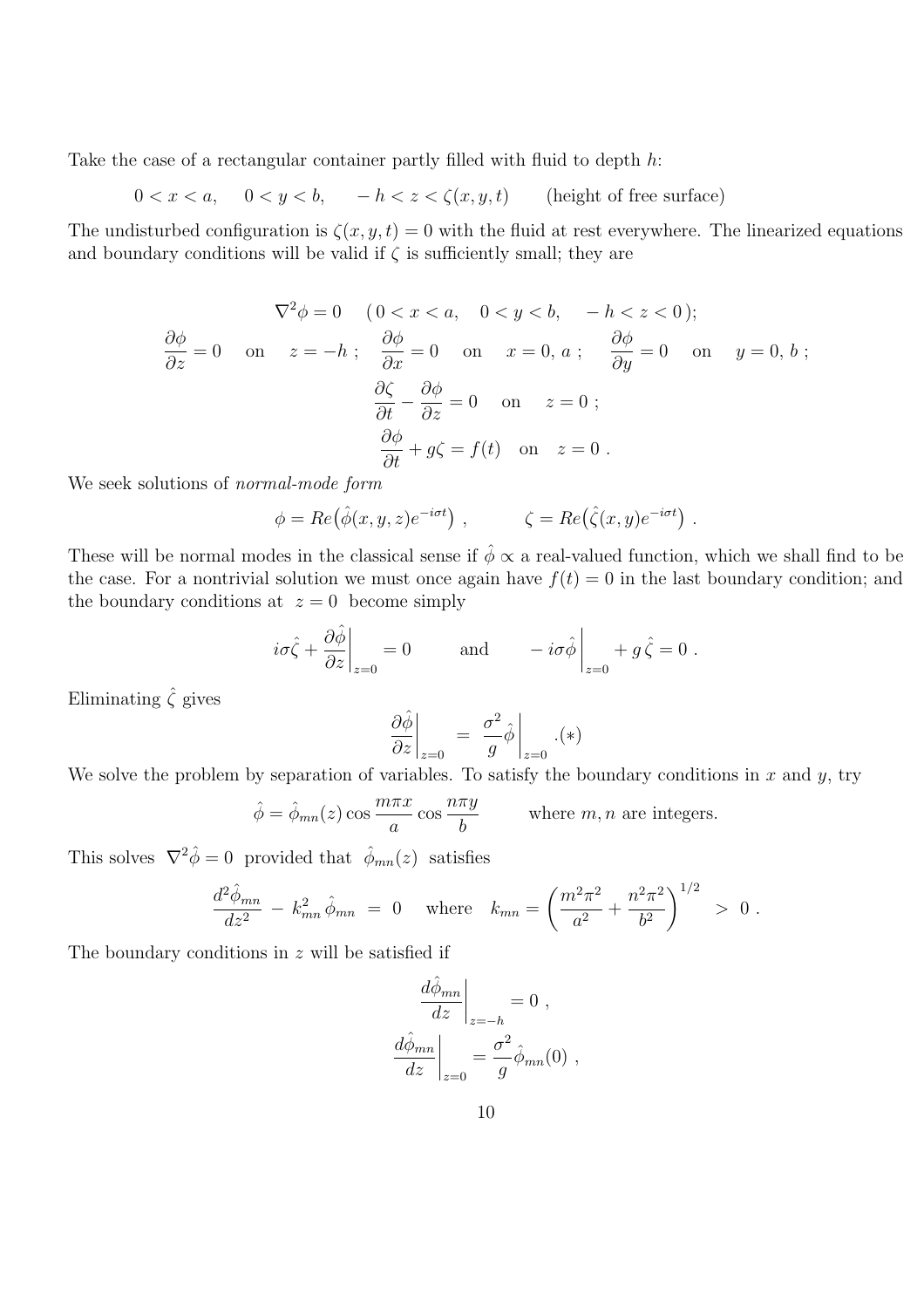implying in turn that

$$
\hat{\phi}_{mn}(z) \propto \cosh\{k_{mn}(z+h)\}
$$

a nontrivial solution provided that one or both of the integers m and n are nonzero so that  $k_{mn} \neq 0$ , and provided also that (\*) is satisfied. This requires  $\sigma = \sigma_{mn}$  where

$$
\sigma_{mn}^2 = g k_{mn} \tanh(k_{mn} h) .
$$

This mode of oscillation is a normal mode in the classical sense because  $\cosh{k_{mn}(z+h)}$  is a real-valued function: all the particles oscillate synchronously, in the strict sense already mentioned.

It is a straightforward exercise to rewrite the normal-mode solution as a superposition of progressive waves of the kind we first analyzed, by replacing each cosine function by its complex exponential counterpart,  $\cos(\mu) = \frac{1}{2}(e^{i\mu} + e^{-i\mu})$ . For  $m, n$  both nonzero, these progressive propagate travel obliquely in pairs of opposite directions and have the structure  $\exp(\pm i k_x x \pm i k_y y - i \sigma t)$ , where the horizontal wavenumber vectors  $\mathbf{k} = (\pm k_x, \pm k_y)$  all have the same magnitude  $|\mathbf{k}| = k_{mn}$ . That is why the dispersion relation has the same form as before,  $\sigma^2 = g k_{mn} \tanh(k_{mn} h)$ . Thus one can picture the normal mode in terms of progressive waves reflecting off the walls of the container — a bit like billiard balls bouncing around a billiard table in closed paths. Each pair of counterpropagating progressive waves adds up to a two-dimensional 'standing wave'.

For a simple illustration, take the case  $h = \infty$ ,  $m = 2$ ,  $n = 0$ ,  $\Rightarrow k_{mn} = 2\pi/a = k$ , say, a purely two-dimensional standing wave in which the value of b is irrelevant. Then  $\hat{\phi} = \hat{\phi}(x, z) \propto \exp(kz) \cos(kx)$ , equivalent to a single pair of progressive deep-water waves travelling in the  $\pm x$  directions. The first contour plot on p. 60 gives, to excellent approximation, a side view of the *stream function*,  $\propto \exp(kz)\sin(kx)$ , of this two-dimensional standing wave. In that plot we had  $kh = 5$ , hardly distinguishable from  $kh = \infty$ for this purpose because  $\exp(-5) < 10^{-2}$ , making a barely visible difference. (More generally, though, the stream function  $\propto \sinh k(z+h)$  rather than  $\cosh k(z+h)$ , the difference being noticeable when  $\exp(-kh)$  is not negligible.) The particle paths in such a standing wave lie along the streamlines, whose pattern is fixed in space. So the particles oscillate back and forth, synchronously, along small segments of the streamlines. Here is another time-exposure photograph from Van Dyke's book illustrating this, i.e., visualizing the particle paths and hence the streamlines, for a similar but 'shallower' case:



As in the previous photograph, wavelength  $\simeq 4.7h$ ,  $\Rightarrow$  tanh kh  $\simeq 0.87$ .

Which mode is the gravest, i.e. has the lowest frequency, in this system? If  $a > b$ , it is the mode for which  $(m, n) = (1, 0);$  if  $b > a$  it is  $(m, n) = (0, 1).$  So the lowest frequency is  $\begin{cases} \frac{g\pi}{2} & \text{if } k \leq 1. \end{cases}$  $max(a, b)$  $\big)$ <sup> $1/2$ </sup> .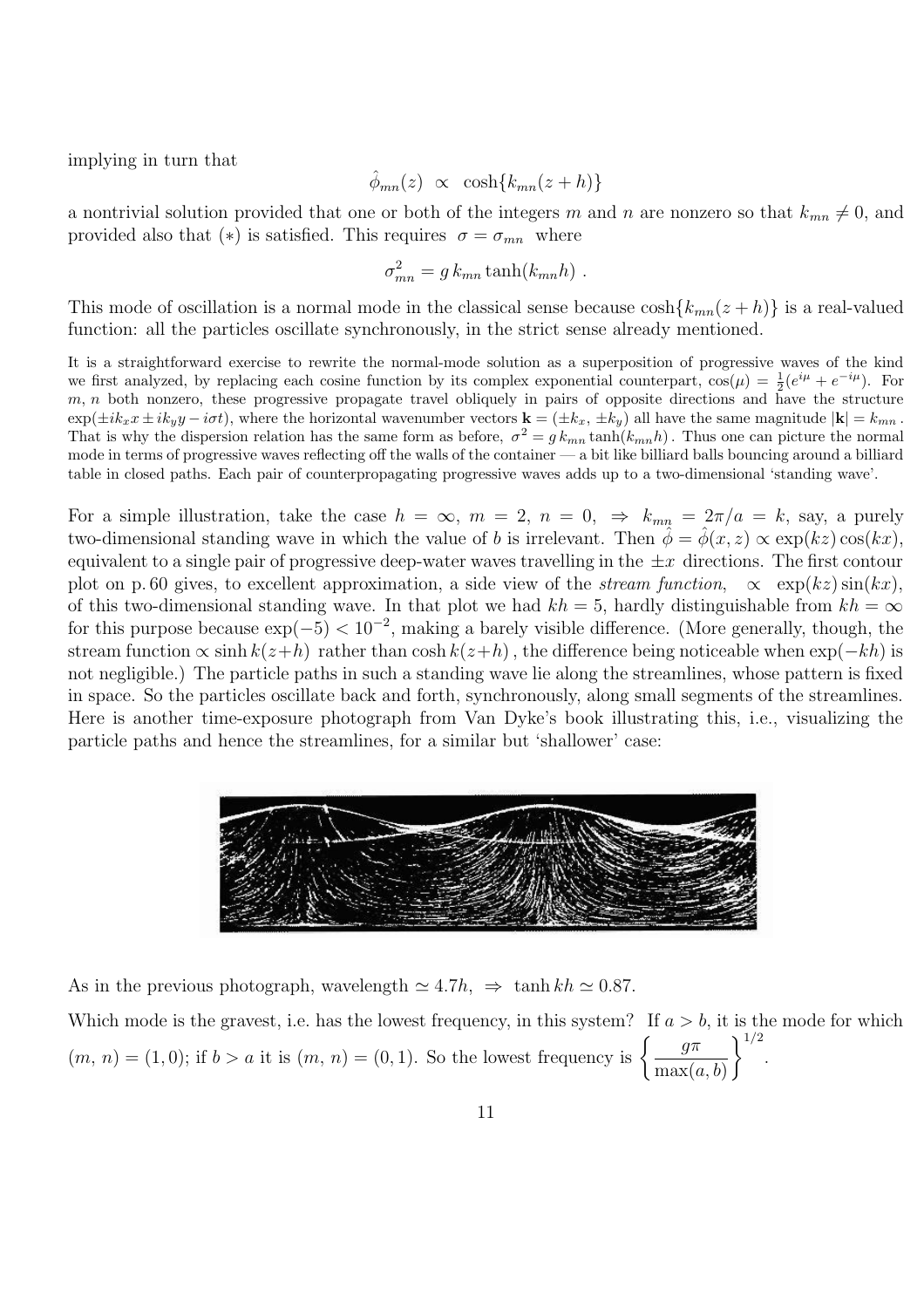The general solution, e.g. to a general initial value problem, can be written as a superposition of normal modes, with an infinite sequence of arbitrary constants  $c_{mn}$  and  $d_{mn}$  each of which can be any complex number:

$$
\phi(x, y, z, t) = Re \left\{ \sum_{m,n} (c_{mn} e^{i\sigma_{mn}t} + d_{mn} e^{-i\sigma_{mn}t}) \cos \frac{m\pi x}{a} \cos \frac{n\pi y}{b} \cosh k_{mn} z \right\}
$$

.

#### Rayleigh–Taylor instability: (a simple extension of the above)

Suppose that the fluid is above the free surface rather than below. The above analysis still applies if we take g to be negative! Then

$$
\sigma_{mn}^2 = - g k_{mn} \tanh(k_{mn} h) ,
$$

and  $\sigma_{mn}$  is a pure imaginary number. Hence  $e^{-i\sigma_{mn}t} = e^{\pm |\sigma_{mn}|t}$ , corresponding to growing and decaying solutions rather than to oscillations.

Implication: the steady solution with water *above* air and the free surface horizontal is — not surprisingly — unstable, with small displacements growing exponentially. Growth rate increases as  $m$  and  $n$  increase, implying that smaller-scale structures grow faster.

\*If you take a tank of water at rest in a terrestrial laboratory then accelerate it downward with acceleration a , held constant for some finite time — and if ambient air pressures are enough to prevent cavitation in the water — then the same analysis applies with  $-q$  in the above relation replaced by  $-|a| + q$ . If  $|a| > q$ , the free surface is Rayleigh–Taylor unstable. This is the earliest stage of a sequence of events that, if the acceleration goes on for long enough, ends with most of the water leaving the tank!

In the model just analyzed, arbitrarily small-scale structures  $(k_{mn}$  arbitrarily large) grow arbitrarily fast. (This makes the problem for the shape of the free surface ill posed, somewhat like the problem for time-reversed heat diffusion: infinite series like that shown above are catastrophically divergent when  $\sigma$  is imaginary.) But if we refine the model to include either surface tension or viscosity or both, then this pathology is removed. There is then a maximum growth rate  $|\sigma|$ , occurring at the finite spatial scale  $k_{mn}^{-1}$ .

Rayleigh–Taylor instability is lucky for humanity. It makes plutonium fission bombs hard to build, even though plutonium is much easier to obtain than fissile uranium. Plutonium fission is so fast that spherically symmetric implosion of a hollow sphere is used to reach criticality on a short enough timescale. The plutonium becomes a fluid, and its outer surface, driven radially inward by gas at extreme pressure from the surrounding chemical explosives, behaves like the free surface in a tank accelerated downward with  $|a| \gg q$ . So the design has to maintain spherical symmetry to very high precision.<sup>\*</sup>

#### §4.3 River flows and weirs

In the final two sections, we look at a class of free-surface potentia flows dominated by horizontal accelerations. These are the simplest models of natural and artificial river flow.

Throughout, we assume that the flow is two-dimensional, irrotational, steady, and approximately horizontal,  $\mathbf{u} \simeq (U, 0, 0)$  say. Throughout §4.3 we also assume that conditions are slowly-varying in the direction of flow, x say. Slowly-varying means that horizontal lengthscales  $\gg$  fluid depth  $h + \zeta$  (same coordinates and notation as before, p. 56). The free surface can slope gently, producing a slowly-varying horizontal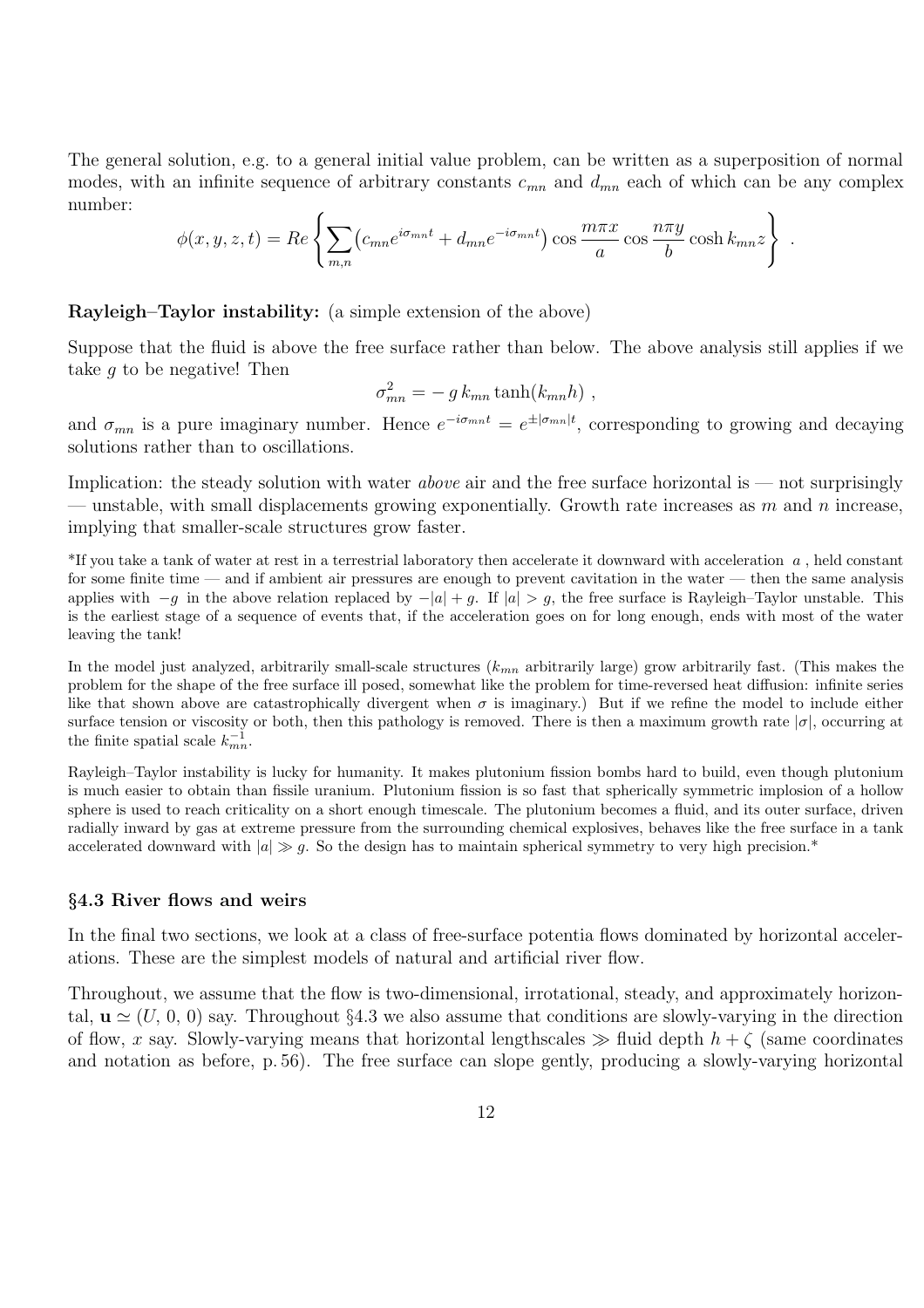pressure gradient and a corresponding acceleration  $D\mathbf{u}/Dt$  that is directed nearly horizontally. The lower boundary  $z = -h(x)$  can also slope gently. We no longer make the small-disturbance approximation; thus nonlinear effects may arise.

To a first approximation, any such flow must be independent of depth:  $U = U(x)$ , a function of x alone. For if the flow depended strongly on depth, then there would be strong y-vorticity  $\frac{\partial u}{\partial z} - \frac{\partial w}{\partial x} \approx \frac{\partial u}{\partial z} \neq 0$ , contradicting the assumption of irrotational flow.

Real river flows are not 2-D and do of course depend on depth, though in many cases less strongly than you might think. But more to the point, our simple models share important features with more realistic models, and are a first step, and an important step, toward a more detailed understanding of real rivers.

One such feature is the constraint imposed by Bernoulli's streamline theorem. Both in our simple models and in more realistic models, we can assume that pressure p on the free surface is constant,  $p = p_{\text{atm}}$ . Then Bernoulli's streamline theorem, applied along the free-surface streamline, says that  $\frac{1}{2}U^2 + g\zeta = \text{constant}$ . So there are just two 'Bernoulli possibilities', wherever, for one reason or other, the flow properties are changing with  $x$ :

Possibility (1):  $\zeta \downarrow$  and  $U \uparrow$ ; Possibility (2):  $\zeta \uparrow$  and  $U \downarrow$ .

That's all! Either the flow speeds up and the free surface dips, or the flow slows down and the free surface rises.

We are usually interested in cases where the flow is uniform upstream, with  $\zeta = 0$ ,  $U = U_{\infty}$ , and  $h = h_{\infty}$ , say. Then Bernoulli gives

$$
\frac{1}{2}U^2 + g\zeta = \frac{1}{2}U_{\infty}^2,
$$

i.e.,

$$
\zeta = \frac{{U_\infty}^2 - U^2}{2g}
$$

The other major constraint is mass conservation: for our simple models this implies that  $(h + \zeta)U$  is constant. For uniform upstream conditions,

$$
(h+\zeta)U=h_{\infty}U_{\infty}.
$$

We can think of our 2-D flow as being contained in a channel with vertical sides and constant width.

Three examples are investigated, of which the first is one we already know, a recent acquaintance in disguise:

## §4.3.1 First example: Long waves brought to rest

Take a water wave in the shallow-water limit  $|k|h \ll 1$ , and bring it to rest by adopting the frame of reference travelling with the wave. The flow, thus viewed, has all the above properties, apart from being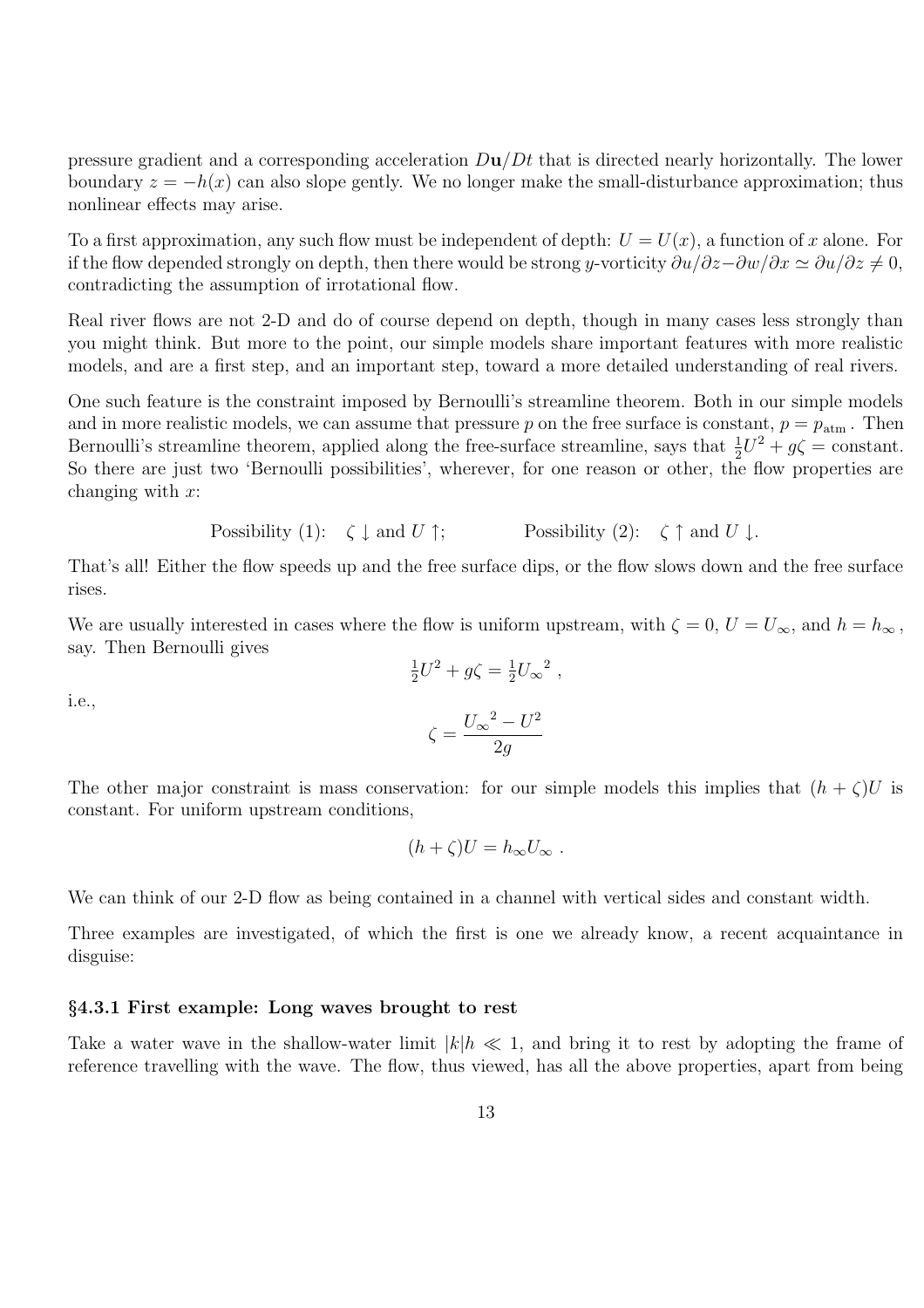disturbed far upstream. We can equally well describe it as a small-amplitude shallow-water wave brought to rest by a uniform opposing stream with velocity  $U_{\infty} = |c| = (gh)^{1/2}$ . (Remember what the shallow-water limit is like: it does mean horizontal lengthscale  $|k|^{-1} \gg h$  and disturbance velocities nearly horizontal.) In this case there is no bottom slope:  $h = h_{\infty} = \text{constant}$ .

This example illustrates both 'Bernoulli possibilities'. Toward a wave crest, the surface rises and the flow slows down. Toward a wave trough, the surface dips and the flow speeds up. Indeed this, plus mass conservation, is what determines the wave speed.

We can verify the last statement (i.e. rederive the dispersion relation) by linearizing the Bernoulli and mass-conservation relations. Writing  $U = U_{\infty} + u$ , we have

$$
\frac{1}{2}(U_{\infty}+u)^2+g\zeta=\frac{1}{2}U_{\infty}^2\qquad\text{and}\qquad (h_{\infty}+\zeta)(U_{\infty}+u)=h_{\infty}U_{\infty}.
$$

Linearizing (neglecting squares of u and its products with  $\zeta$ ), we have

$$
U_{\infty}u + g\zeta = 0 ,h_{\infty}u + U_{\infty}\zeta = 0 ,
$$

which has nontrivial solutions  $(u(x), \zeta(x))$  if and only if the determinant vanishes:

$$
\begin{vmatrix} U_{\infty} & g \\ h_{\infty} & U_{\infty} \end{vmatrix} = 0 , \qquad \Rightarrow \qquad U_{\infty} = (gh_{\infty})^{1/2} .
$$

Note that this is valid for arbitrary x-dependence, not necessarily sinusoidal! It is enough for the x dependence to be 'slow' in the above sense. \*This is related to the nondispersive property of waves in the shallowwater limit: all Fourier components with  $|k|h \ll 1$  propagate with the same speed relative to the undisturbed fluid.\* In particular, we can include the case of no disturbance upstream:



#### §4.3.2 Second example: Free-surface flow over a gentle bump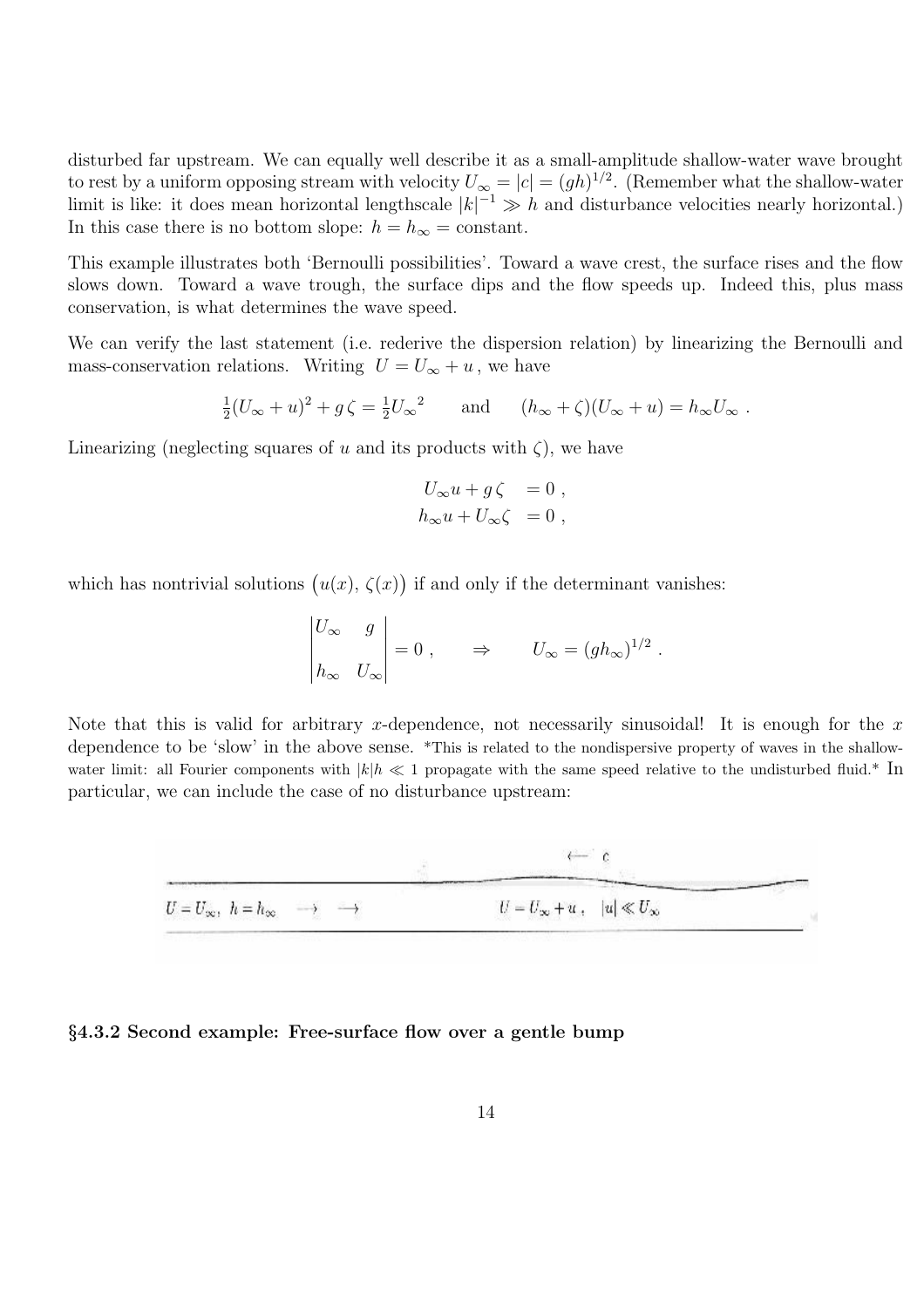

Does the free surface go up or down? You might think that it would always go down, because the flow must speed up over the bump. This does occur, but only if  $U_{\infty}$  is small enough.

We shall see that the free surface goes down, as it encounters the bump, if  $U_{\infty} < (gh_{\infty})^{1/2}$ . It goes up if  $U_{\infty} > (gh_{\infty})^{1/2}.$ 

As before,

$$
\frac{1}{2}U^2 + g\zeta = \frac{1}{2}U_{\infty}^2
$$
 (Bernoulli on free-surface streamline),  
\n
$$
(h + \zeta)U = h_{\infty}U_{\infty}
$$
 (mass conservation),

two equations for two unknowns U and  $\zeta$ . We don't use the momentum integral here, because we are not given, nor are we presently interested in, the horizontal force on the bump —\*though the force is actually zero in this case: d'Alembert's paradox applies.\*]

Eliminate  $\zeta$ :

$$
\frac{1}{2}U^2 + \frac{gh_{\infty}U_{\infty}}{U} = \frac{1}{2}U_{\infty}^2 + gh
$$

Use a graphical approach to see what this means in various cases. Denote by  $F(U)$  the function of U appearing on left-hand side. Its graph is the curve sketched below. If we fix the value of  $gh_{\infty}U_{\infty}$  (gravity times volume flux) then we have just one such curve. Solutions to the above equation, for given values of  $U_{\infty}$ ,  $gh_{\infty}$  and  $gh$ , are given by intersections of the graph of  $F(U)$  with the horizontal straight line 1  $\frac{1}{2}U_{\infty}^2 + gh$ :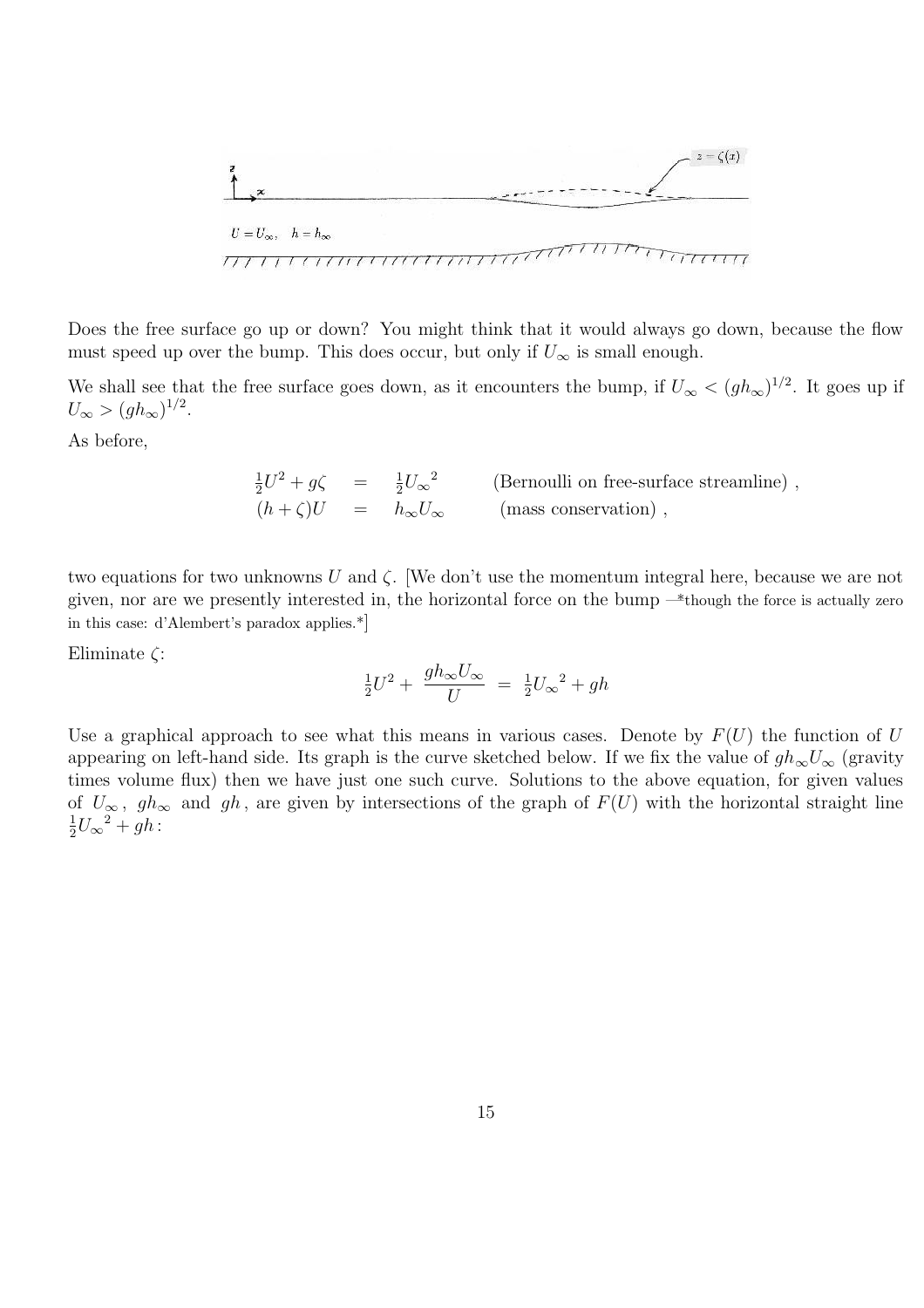

There is also a negative root (U times the above equation being a cubic): we ignore this as unphysical, representing negative  $U$  and negative thickness of the fluid layer.

Minimum of curve  $F(U)$  occurs at  $U = (gh_{\infty}U_{\infty})^{1/3}$ ;  $U_{\infty}$  falls to the right or left of this according as  $U_{\infty} \geq (gh_{\infty})^{1/2}.$ 

These cases are called 'supercritical' and 'subcritical' respectively. The case  $U_{\infty} = (gh_{\infty})^{1/2}$  will be called 'critical'. In a subcritical flow, long waves can penetrate arbitrarily far upstream. In a supercritical flow, no waves can penetrate upstream: all waves, even the longest, fastest-propagating waves, are swept downstream.

There are two real positive roots if and only if  $h > h_{\min} \ \forall x$ , where

$$
gh_{\min} = \frac{3}{2}(gh_{\infty}U_{\infty})^{2/3} - \frac{1}{2}U_{\infty}^{2}
$$
.

If  $h < h_{\min}$  (bump too tall), a flow of the kind we have assumed is not possible!

(What happens in reality, when  $h < h_{\min}$ , is that the oncoming fluid will pile up on the upstream side of the bump, until h does exceed  $h_{\text{min}}$  and locally steady flow does become possible. In the critical case, we have  $h_{\text{min}} = h_{\infty}$ , and the fluid will begin to pile up even for an arbitrarily thin bump! This can be viewed as a case of resonant forcing of long waves.)

When  $h > h_{\min} > 0$ , then, there are two positive roots:

Smallest root: The oncoming flow is subcritical, and U is a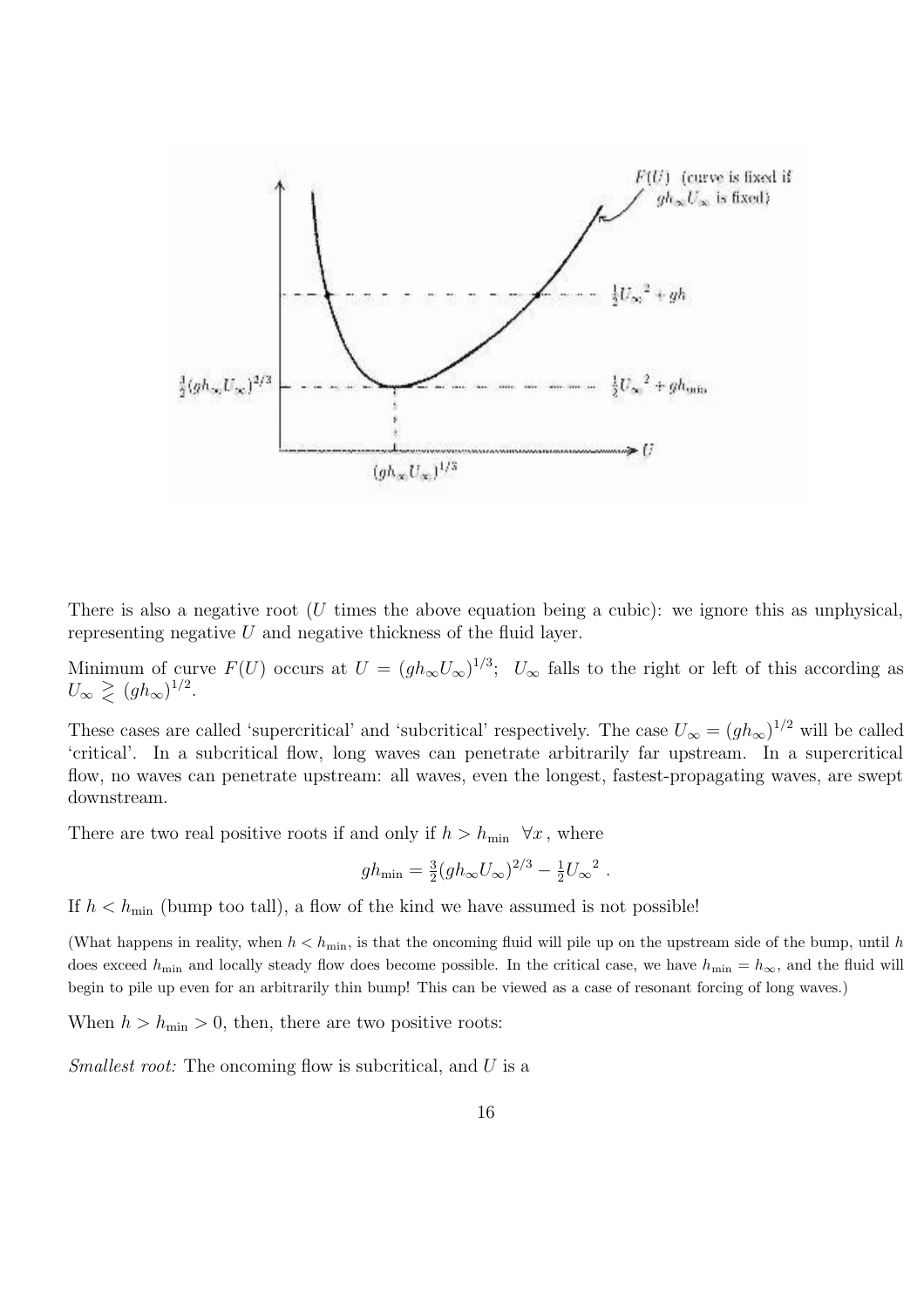decreasing and  $\zeta$  an increasing function of h. As the flow rides up the left-hand slope of the bump,  $h \downarrow$ ,  $U \uparrow$  and  $\zeta \downarrow$ (free surface lowered); see arrow in sketch below (top):

Largest root: The oncoming flow is supercritical, and U is an increasing and  $\zeta$  a decreasing function of h. As the flow rides up the left-hand slope of the bump,  $h \downarrow$ ,  $U \downarrow$  and  $\zeta \uparrow$ (free surface raised); see arrow in sketch below (bottom):



# §4.3.3 Third example: Flow out of a reservoir over a broad weir

1

Reservoir: Special case of the above in which  $h_{\infty}$  is very large,  $U_{\infty}$  negligibly small. Assume volume flux or flow rate  $Q = h_{\infty}U_{\infty}$  is finite.

Previous analysis implies

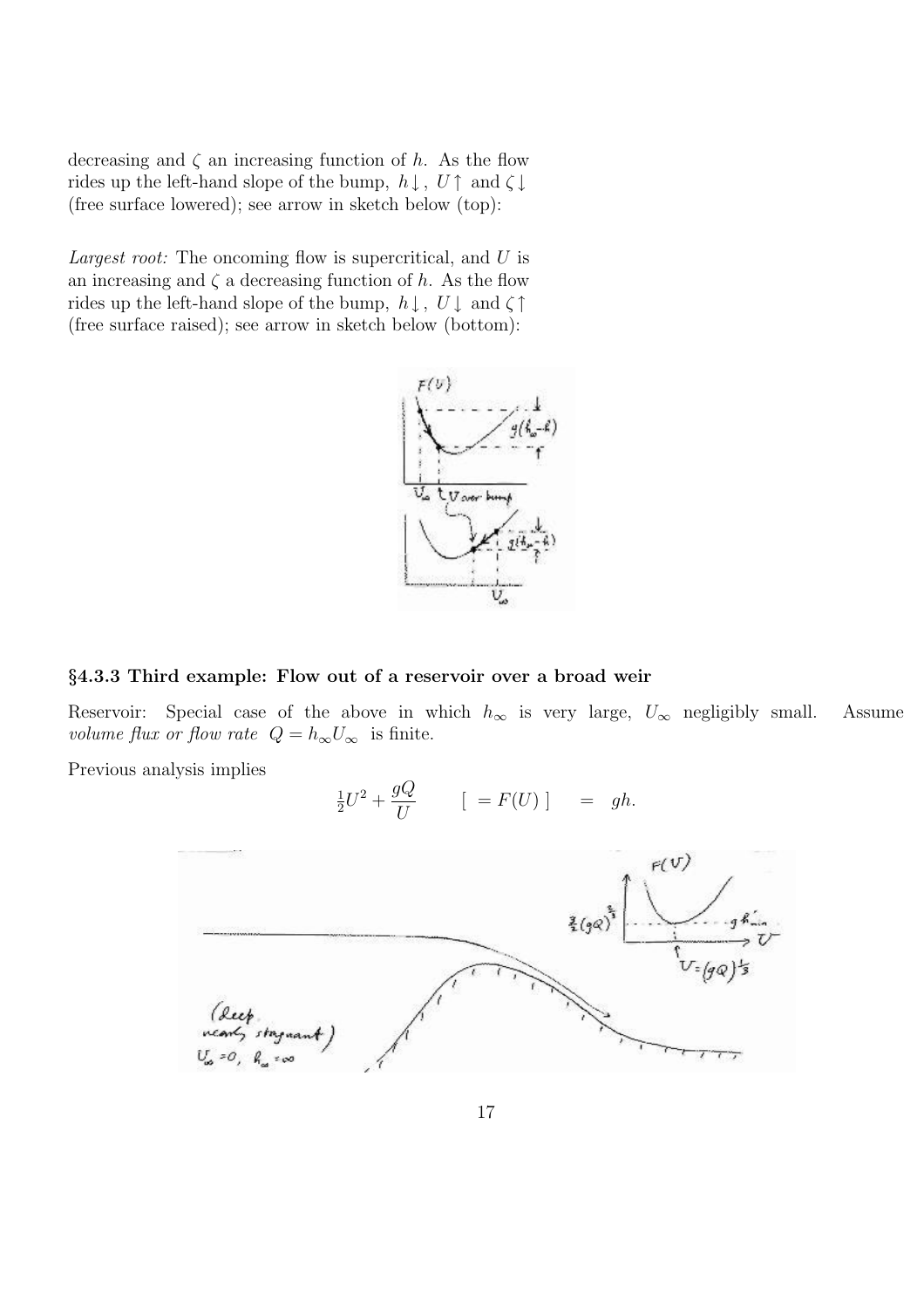In the reservoir we evidently start with the 'smallest-root' situation, the left-hand branch in the graphical solution above. (Infinitely slow flow is subcritical flow.) If we were to stay on this same branch, as we cross the weir, then surface would dip as the weir is crossed and then rise again. This is not what we see happening at real weirs on real rivers; and it won't happen unless someone were to force the downstream water level to rise by building a dam somewhere downstream.

So flow over a real weir — when it is acting as a weir, i.e. when downstream levels are low — must involve changing the branch. The flow conditions must cross over from the left-hand (subcritical) to the right-hand (supercritical) branch as  $x$  varies across the weir.

We can change branch smoothly only if minimum h (at the crest of the weir),  $h'_{\text{min}}$  say, corresponds to minimum  $F(U) = \frac{1}{2}$  $\frac{1}{2}U^2 + gQU^{-1}$   $(Q = h_{\infty}U_{\infty})$ . Hence

$$
h'_{\min} = \frac{3}{2} \left( \frac{Q^2}{g} \right)^{1/3};
$$

 $h'_{\min}$  is a limiting case of the earlier  $h_{\min}$ :

$$
h_{\min}^{'} ~=~ g^{-1} \lim_{U_{\infty}^{\infty} \to 0 \atop Q \ {\rm fixed}} \left( \tfrac{3}{2} (g h_\infty U_\infty)^{2/3} - \tfrac{1}{2} U_\infty^{-2} \right) \, .
$$

We know  $h'_{\text{min}}$  (the difference in elevation between the top of the weir and the level of the free surface in the reservoir), and can therefore deduce  $Q$ , as

$$
Q = \left(\frac{8}{27} g h'_{\rm min}\right)^{1/2}.
$$

In other words Q can be controlled by choice of  $h'_{\min}$ , i.e. by choosing the height of the weir. Q is therefore called the 'hydraulically controlled' flow rate.

At the crest of the weir:

$$
\begin{array}{rcl} \mbox{flow speed} & U & = & \bigl(\frac{2}{3}\,g\,h_{\rm min}^{'}\bigr)^{1/2}\;,\\[2mm] \mbox{depth} & h+\zeta & = & Q/U = \frac{2}{3}h_{\rm min}^{'}\;,\\[2mm] \mbox{free surface height} & \zeta & = & -\frac{1}{3}h_{\rm min}^{'}\;. \end{array}
$$

Speed of long waves at crest of weir =  $U = \left(g\left(\frac{2}{3}\right)\right)$  $(\frac{2}{3}h'_{\text{min}})^{1/2}$ , so flow speed = wave speed. I.e., the flow at the crest is critical.

The flow downstream is supercritical: no waves generated at positions downstream can penetrate upstream. Weirs and waterfalls send no disturbances back into the reservoir: unwary canoe enthusiasts watch out!

### §4.4 Bores and hydraulic jumps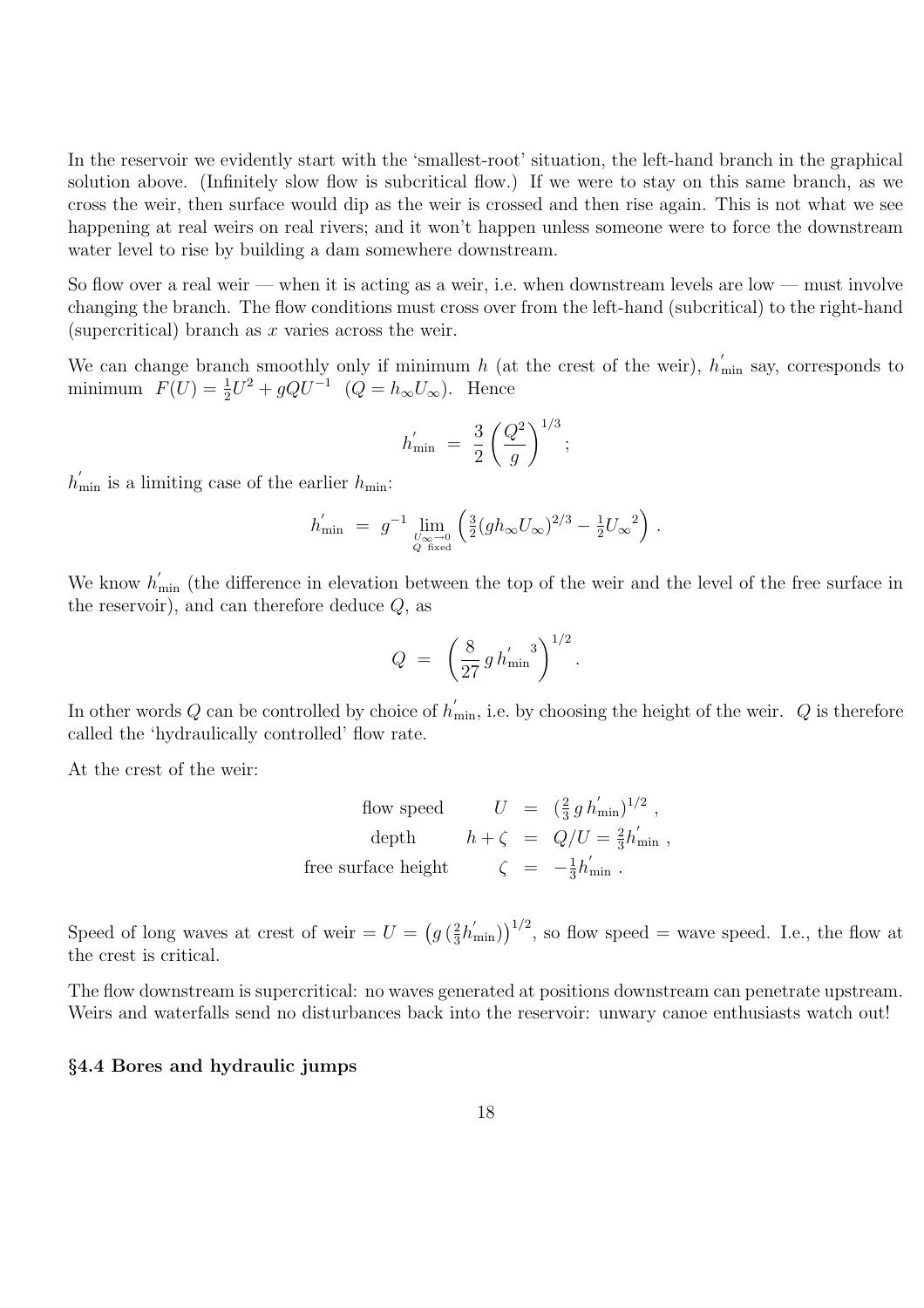['bore' as in 'drill', or 'penetrate'. E.g. the famous 'Severn bore'.]

Bores and hydraulic jumps are essentially the same thing viewed in different frames of reference: an abrupt change in velocity U and surface elevation  $\zeta$ , propagating at constant speed, V say, relative to the fluid ahead. Significant turbulent energy loss is involved in the transition region, as one might guess even from casual observation of these phenomena:



Turbulent energy loss in the transition region can be so strong, in fact, that Bernoulli cannot be used, even as a rough approximation.

Take the simplest case of a flat bottom (i.e. depth variations on lengthscale much larger than width of bore itself). There are no longer any horizontal forces, so we can now use the *momentum integral* to supplement mass conservation.

Apply mass conservation to fixed box containing the bore:

mass flux out 
$$
= -\frac{d}{dt}
$$
 ( mass in box) ;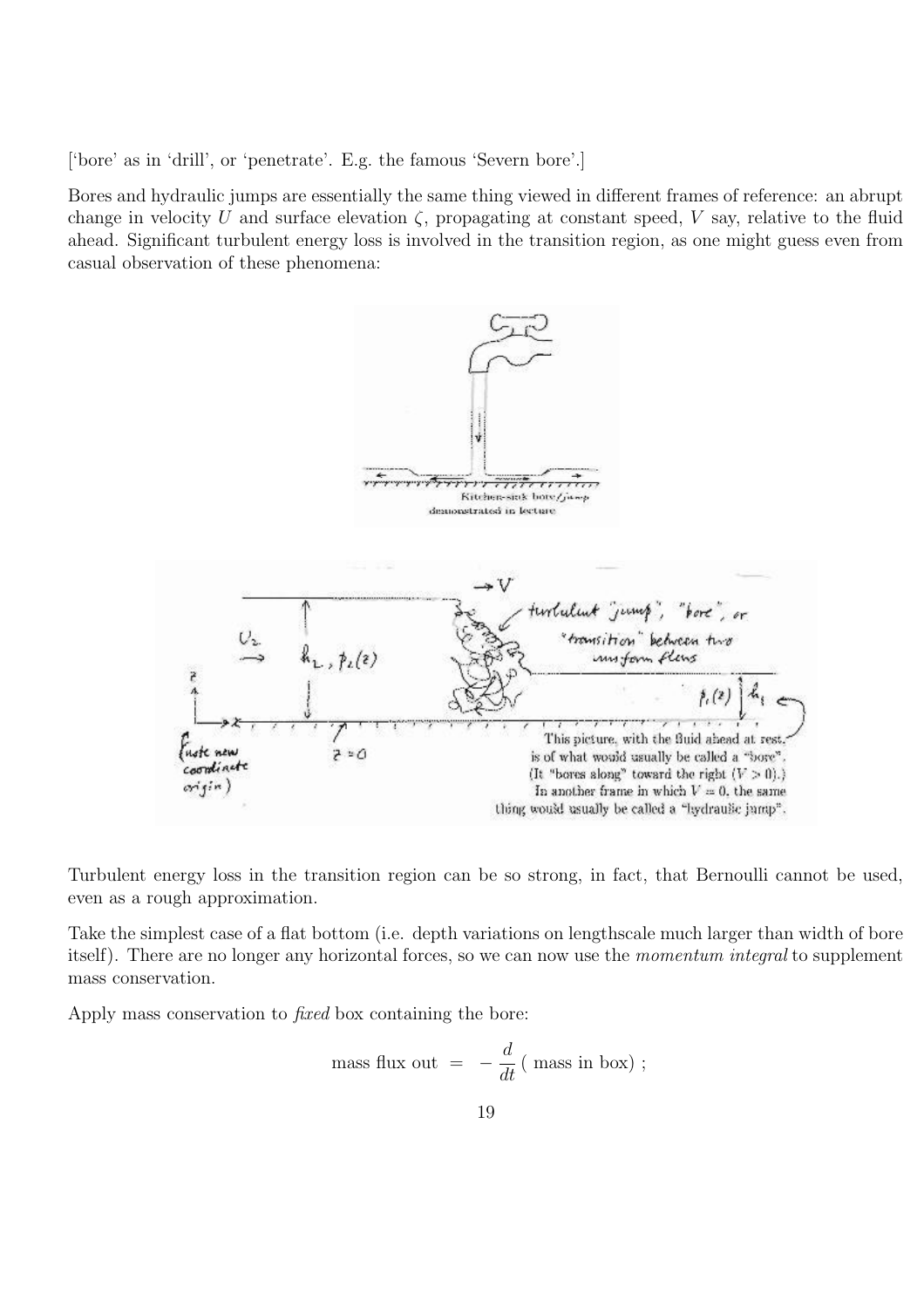mass in (fixed) box is increasing. Therefore

$$
-\rho h_2 U_2 = -V \rho (h_2 - h_1) ,
$$

i.e.

$$
h_2 U_2 = V(h_2 - h_1) \cdot (1)
$$



(Note that a segment of the box of length  $V\delta t$  changes from being 'ahead' of the bore to being 'behind' the bore in time  $\delta t$ .)

Similarly apply momentum conservation to the box:

(force exerted by fluid in box on fluid outside)

+ (advective momentum flux out) = − d  $\frac{d}{dt}$  (momentum in box):

$$
\int_0^{h_1} p_1(z)dz + \int_{h_1}^{h_2} p_{\text{atm}} dz - \int_0^{h_2} p_2(z)dz - \rho h_2 U_2^2 = -\rho V h_2 U_2.
$$

The pressure distributions  $p_1(z)$  and  $p_2(z)$  are hydrostatic and given by

$$
p_1(z) = p_{\text{atm}} + \rho g(h_1 - z)
$$
 (0 < z < h\_1)  

$$
p_2(z) = p_{\text{atm}} + \rho g(h_2 - z)
$$
 (0 < z < h\_2)

Hence the momentum balance equation simplifies to

$$
\frac{1}{2}gh_1^2 - \frac{1}{2}gh_2^2 - h_2U_2^2 = -Vh_2U_2 \tag{2}
$$

We now have two equations, with unknowns  $V$  and  $U_2$  (if regard  $h_2$  as given).